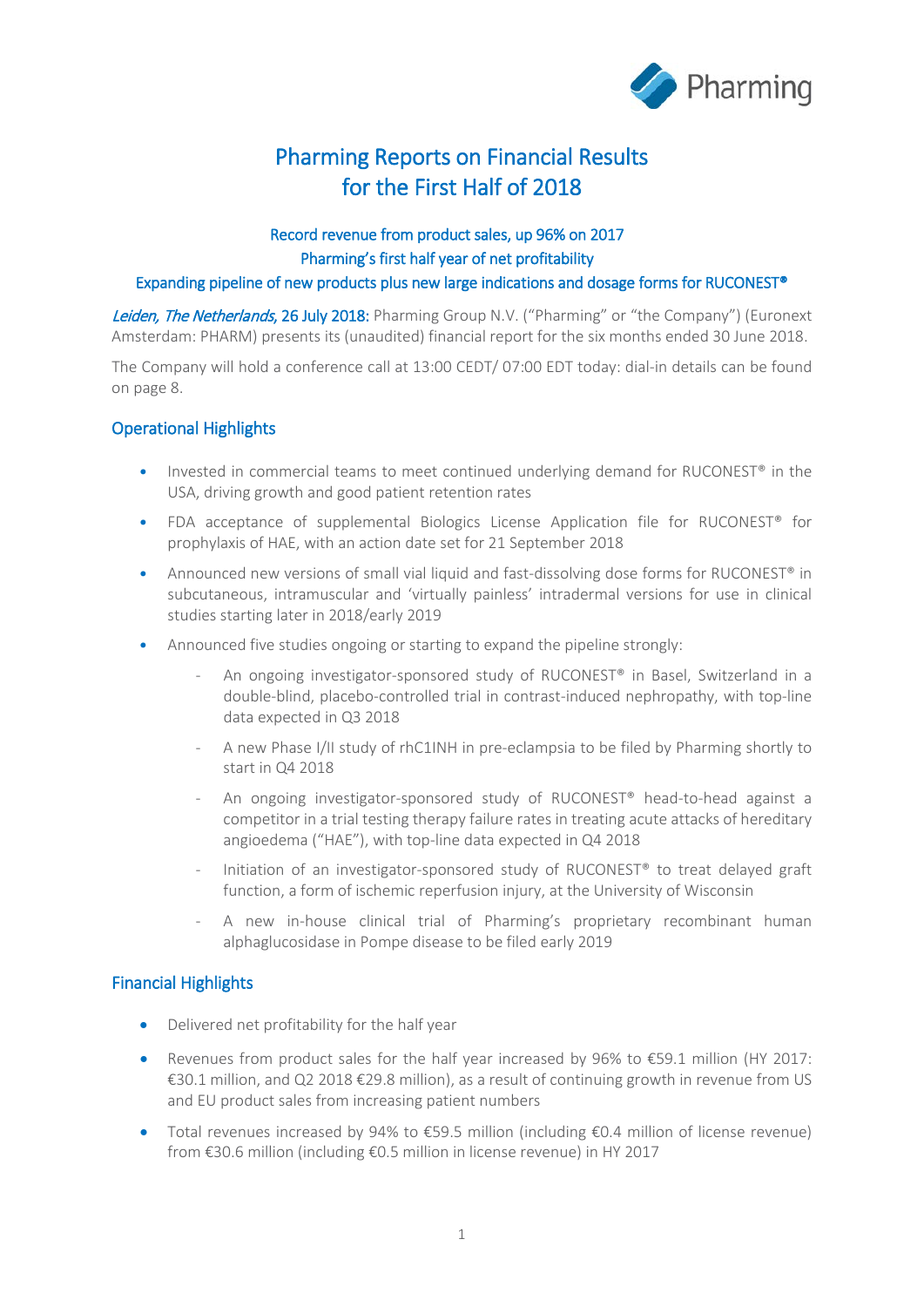

- Operating results improved 288% to a profit of €16.3 million from €4.2 million in HY 2017, despite a considerable increase in manufacturing and clinical activities
- The net result was a profit of €6.4 million (HY 2017: loss of €30.2 million)
- The company's cash position increased from €60.0 million at year-end 2017 to €66.9 million at 30 June 2018 (up from €25.2 million at 30 June 2017), largely due to sales growth and the proceeds of option exercises by employees balanced by increased inventory manufacturing relating to restoring US inventories following significant free-of-charge emergency supplies to HAE patients as result of the pdC1INH supply crisis in Q4 2017 as well as increasing US sales and clinical and development costs

### Sijmen de Vries, Chief Executive Officer, said:

*"We are delighted with the further progress we have made expanding the reach of RUCONEST*®*, allowing more patients to access the clinical benefits of our product. We have continued net profitability in the second quarter of the year, which gives us the confidence and the financial resources to move forward with our new programs. With five studies underway or expected to initiate over the next six months, we anticipate significant strengthening of our pipeline."*

### Chief Executive Officer's comment

During the first half of the year, we continued to invest in the development of our commercial infrastructure in North America and Europe to drive the growth of new patients using our lead product, RUCONEST® (Recombinant Human C1 Esterase Inhibitor/ conestat alfa, or rhC1INH), for the treatment of HAE, as well as to manage the increased demand for the product. This strategic decision has significantly increased revenue and profit generation for the first half of the year compared to the first half of 2017. As a result, we have reported our first half year of net profitability significantly earlier than previously expected at the time of reacquiring the US commercial rights to RUCONEST® in December 2016.

Product sales for the half year increased by 96% to €59.1 million (HY 2017: €30.1 million). The positive sales momentum in the USA continued in Q2, following higher than expected sales in Q1 as a result of the shortage of a competitor product, with net sales of \$33.9 million in Q2 (\$34.3 million in Q1) despite stock level adjustments and a weakening in the exchange rate between US dollars and euros. As the clearest measure of the success of RUCONEST®, the number of patients using the product regularly in the USA has been increasing steadily since we reacquired the commercial rights. The growth rate, although affected in some periods by competitors' failures to supply their blood-derived products and consequent sudden increases in patients using RUCONEST®, has been fairly consistent.

Underlying sales volumes increased in Q2 (up by 8% compared with Q1). On a reported basis, Q2 sales were higher at €29.8 million compared with €29.3 million for Q1. This reflects good retention of the patients who switched to RUCONEST® following stabilisation of the competitor supply situation, and a slightly higher volume of EU and rest of the world ("RoW") sales.

Gross profits increased from €24.5 million in Q1 to €25.5 million in Q2, also reflecting slightly lower costs of goods balanced by the higher mix of lower-margin RoW sales.

Operating profit for the first half of the year was  $\epsilon$ 16.3 million, of which  $\epsilon$ 8.2 million was recorded in Q1 and €8.1 million in Q2. As previously guided, we have invested in expanding the pipeline for RUCONEST<sup>®</sup> and for our follow-up programs in Pompe disease and Fabry's disease, the costs of which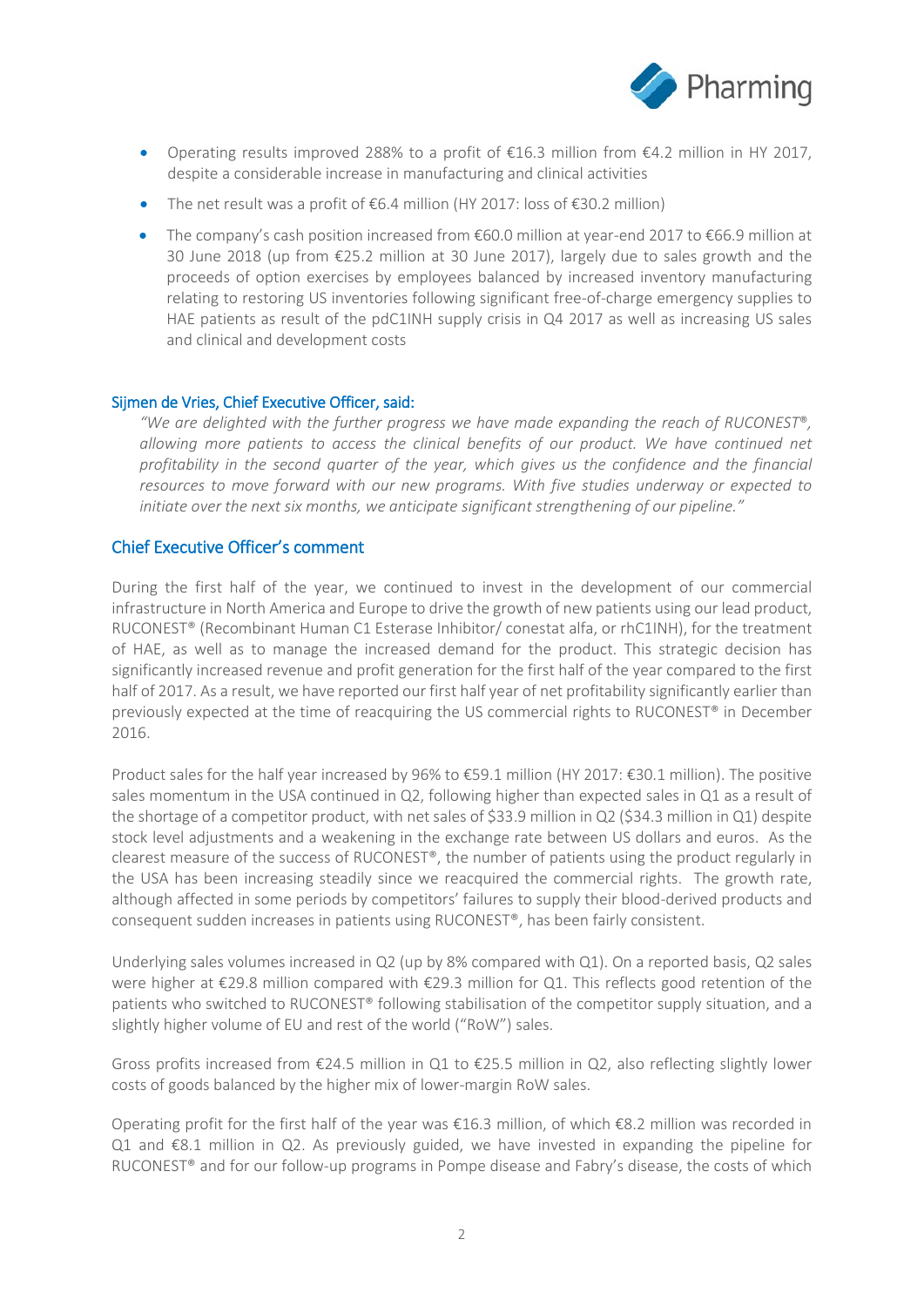

are reflected in a flat operating profit (and consequently net profit) for Q2. We expect to see the benefits of this investment in subsequent periods.

In January, we announced that the U.S. Food and Drug Administration (FDA) had accepted for review Pharming's supplemental Biologics License Application (sBLA) for RUCONEST® [Recombinant Human C1 Esterase Inhibitor/ conestat alfa] for routine prophylaxis to prevent attacks in adult and adolescent patients with HAE. The FDA indicated that the sBLA was sufficiently complete to permit a substantive review and has set an action date of 21 September 2018.

At our Capital Markets Briefing Day in June, we announced a number of exciting new pipeline developments which will build out Pharming's future from a company focused on RUCONEST® in HAE to a company with multiple products approved for commercial sale as well as a wide development franchise in several major unmet disease indications with very limited (if any) therapeutic options at present.

The highlights of these announcements were as follows:

- An ongoing investigator-sponsored study of RUCONEST<sup>®</sup> in Basel, Switzerland a double-blind, placebo-controlled trial of contrast-induced nephropathy which was initiated last year and is expected to report top-line data in Q3 2018.
- Pharming will file in Q3 for a new Phase I/II study of rhC1INH in treatment of pre-eclampsia to start in Q4 2018. Pre-eclampsia has no specific therapies at present, and affects 2.5 million pregnancies a year worldwide. Many women suffer from very severe cardiac and liver damage caused by the condition, and many pregnancies are either terminated or result in dangerously early deliveries.
- An ongoing investigator-sponsored head-to-head study of RUCONEST® in an open label clinical trial testing therapy failure rates (i.e. the need for re-dosing under either therapy) to treat an attack of hereditary angioedema, which is expected to be fully recruited in Q3, with top-line data expected in Q4 2018.
- Pharming has developed new versions of small vial liquid and fast-dissolving dosage forms for RUCONEST®, for use in subcutaneous and intramuscular versions and in an entirely new, intradermal version expected to be painless, starting with subcutaneous studies later in 2018/ early 2019.
- An investigator-sponsored study of RUCONEST® to treat delayed graft function, a form of ischemic reperfusion injury, is being initiated at the University of Wisconsin. This study is not expected to read out until 2020 due to the long follow-up required.
- Pharming will take its new, highly-improved alpha-glucosidase PGN004 into the clinic in a Phase I/II study in Pompe disease in early 2019, with the timing depending only on final manufacturing filings. This new recombinant form of alpha-glucosidase, the enzyme which is deficient in patients with Pompe disease, has been developed with the same technology platform as RUCONEST<sup>®</sup> and is expected to have little or no immunogenicity, as well as high efficacy.
- A similar program with alpha-galactosidase for use in the related Fabry's disease has also been initiated and is expected to enter clinical development from 2H2020 onwards following ongoing process development and subsequent manufacturing runs.

Based on the continued momentum in sales volumes, underpinned by improving trends in identifying and diagnosing HAE patients, combined with better patient care and management practices, a focus on specialty pharmacy customers and subject to an FDA approval for prophylaxis of HAE, we expect to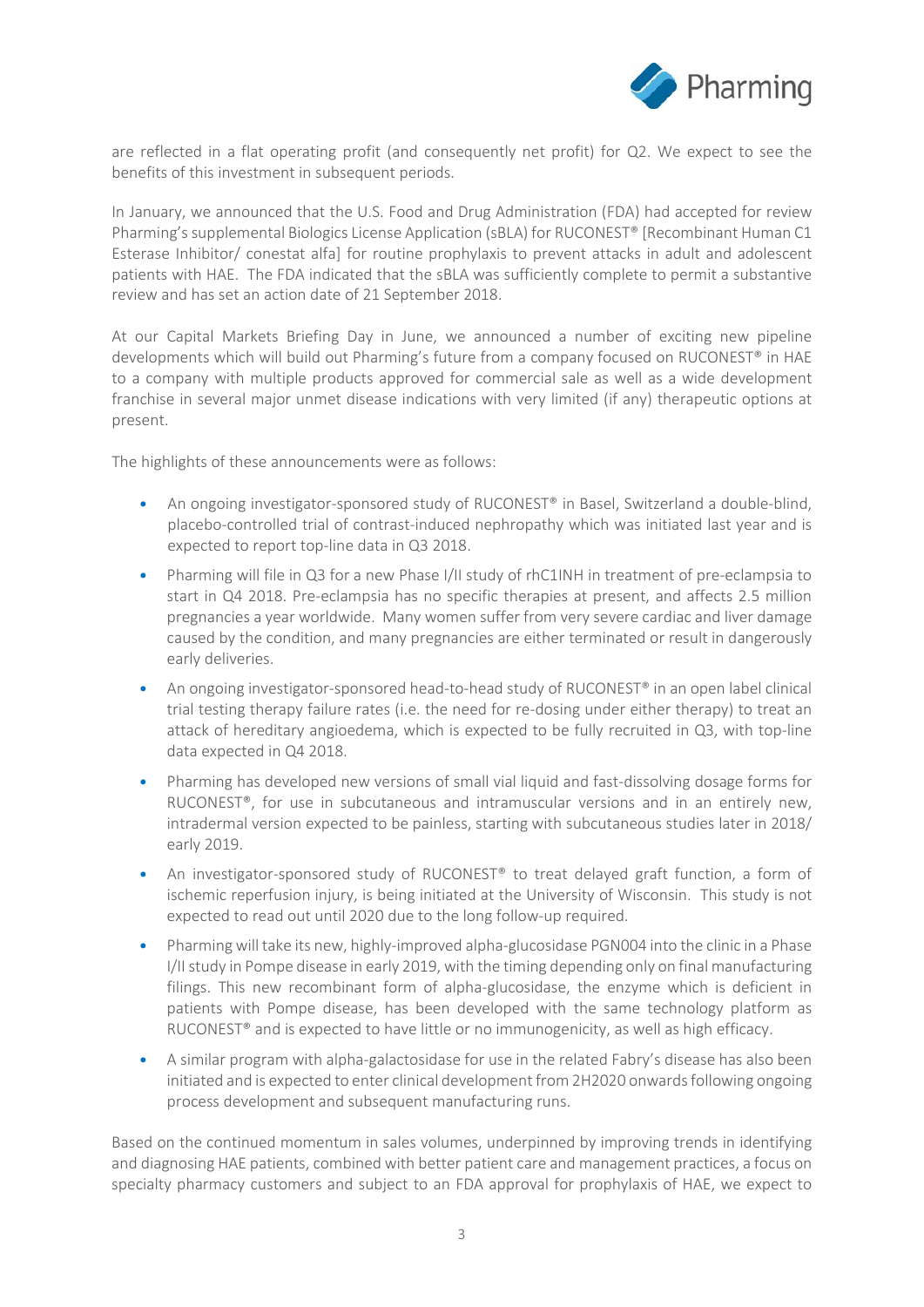

continue to increase sales of RUCONEST® further. If that approval is granted, we expect the efficacy of RUCONEST<sup>®</sup> to be appealing to healthcare professionals and the patients they manage for complete management of their HAE condition. It will also be the only approved product for both prophylaxis and treatment of breakthrough HAE attacks. We will continue to control costs and investments to improve profitability and to allow us to drive sustainable long-term growth. We continue to expect additional positive results for the remainder of the year. No further financial guidance is provided.

Sijmen de Vries *Chief Executive Officer* 

## Financial Summary

| Amounts in €m, except per share data | HY 2018 | HY 2017  | % Change |
|--------------------------------------|---------|----------|----------|
| Income Statement                     |         |          |          |
| <b>Product sales</b>                 | 59.1    | 30.1     | 96%      |
| License fees and other income        | 0.4     | 0.5      | (20%)    |
| Revenue                              | 59.5    | 30.6     | 94%      |
|                                      |         |          |          |
| <b>Gross Profit</b>                  | 50.0    | 27.0     | 85%      |
|                                      |         |          |          |
| <b>Net Operating Costs</b>           | (34.0)  | (22.9)   | 48%      |
|                                      |         |          |          |
| <b>Operating Result</b>              | 16.3    | 4.2      | 288%     |
|                                      |         |          |          |
| <b>Finance Costs</b>                 | (9.0)   | (34.5)   | (74%)    |
|                                      |         |          |          |
| Income Tax expense                   | (0.9)   |          | n/a      |
| <b>Net Result</b>                    | 6.4     | (30.2)   | n/a      |
| <b>Balance Sheet</b>                 |         |          |          |
| Cash & marketable securities         | 66.9    | 25.2     | 165%     |
| Share Information                    |         |          |          |
| - undiluted<br>Earnings per share    | 0.0105  | (0.0635) | n/a      |
| - fully diluted                      | 0.0096  | n/a      | n/a      |
|                                      |         |          |          |

### Revenues

Revenues from product sales increased slightly in euro terms from €29.3 million in Q1 to €29.8 million in Q2, Part of the reason for the higher than expected sales in Q1 was that some specialty pharmacies ordered precautionary replacement supplies after the supply failure of a rival company's bloodderived C1INH product. Underlying patient numbers continue to increase steadily, which we anticipate will be further enhanced as the effects of the enlarged sales and marketing teams become more visible later in the year, and if approval is given for RUCONEST® in prophylaxis of HAE by the FDA. The benefits of these increasing patient numbers should also be seen then. Direct sales in the EU and rest of the world improved to  $\epsilon$ 1.4 million in Q2 from  $\epsilon$ 1.3 million in Q1.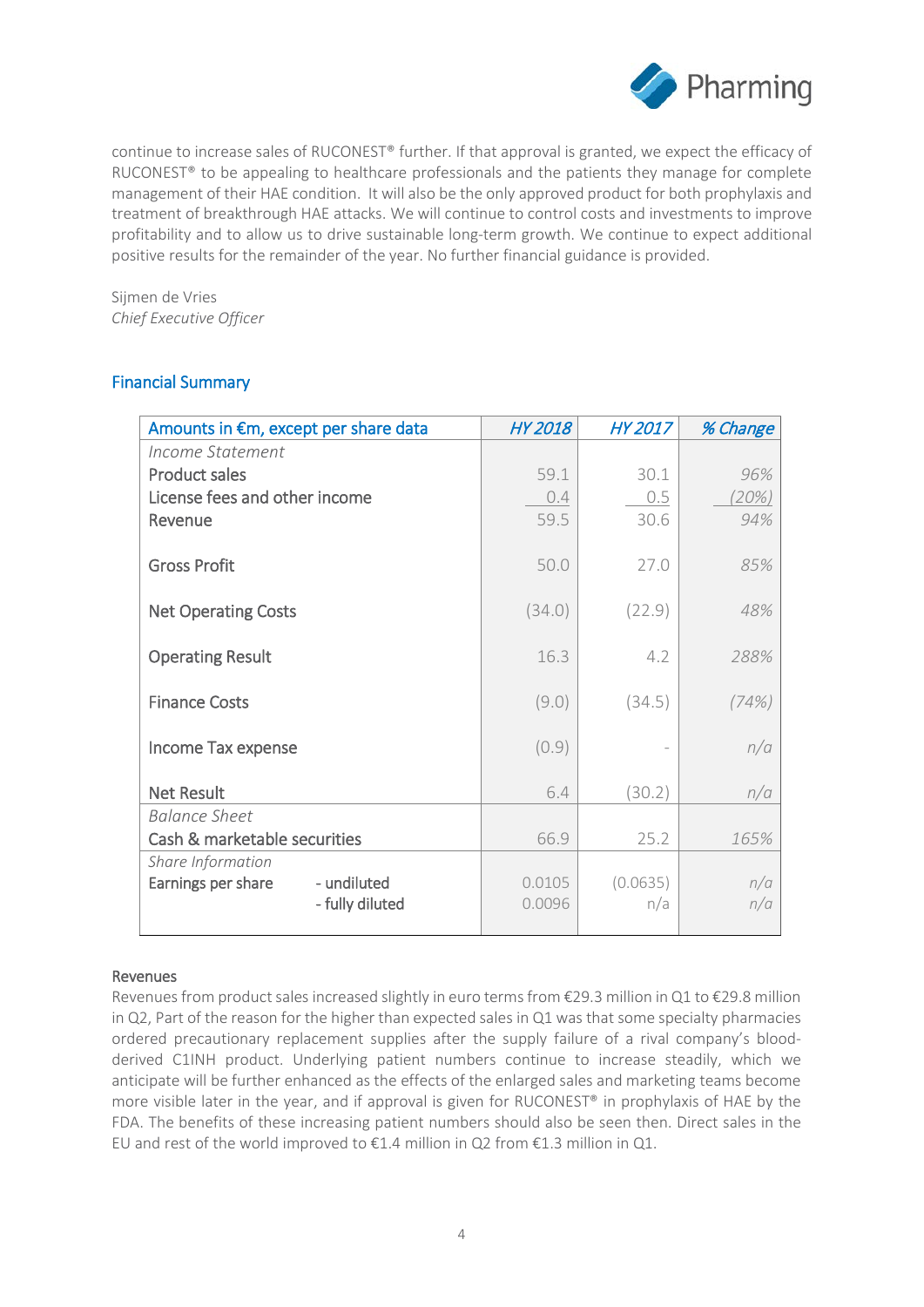

Other license fee income amounted to €0.2 million in Q2, which was in line with Q1. This license fee income reflects the release of accrued deferred license fees following receipt of €21.0 million upfront and milestone payments in 2010 and 2013 from SOBI and CSIPI.

### Gross profit

Gross profit increased from  $\epsilon$ 24.5 million Q1 to  $\epsilon$ 25.5 million in Q2, reflecting the exchange improvements and the slightly reduced proportion of sales to SOBI.

Direct commercialisation by Pharming in Western Europe increased by over 150% between the first half of 2017 and the first half of 2018, and sales by our EU partner, SOBI, also showed an increase in the first half year of 2018.

Gross profit overall was up from €27.0 million in the first half of 2017 to €50.0 million in the first half of 2018.

### Operating Costs

Operating costs increased to €34.0 million in the first half year of 2018 from €22.9 million in the same period of 2017. Research and development (R&D) costs were slightly higher in the second quarter, resulting from the increased activity around new indications and new forms of RUCONEST®, and General and Administrative costs remained flat across the second quarter, whilst marketing and sales costs were slightly higher in the second quarter due to increased direct commercialisation activities by Pharming in the US and in Western Europe.

### Operating Result

As a result of the combination of the increase in gross profit and the increase in operating costs due to greater investment in clinical and sales and marketing activities, the operating profit in the first half decreased slightly from €8.2 million in the first quarter to €8.1 million in the second quarter, and €16.3 million overall for the half year.

### Financial Income and Expenses

The net loss on financial income and expenses was €9.0 million (2017: loss of €34.5 million). The improvement is due almost entirely to the elimination of non-cash elements related to the nowcleared warrant and convertible instruments. The regular costs of repayments and effective interest under IFRS were €6.3 million, of which cash items were €5.4 million and non-cash items amounted to €0.9 million. The revaluation on the small number of outstanding warrants resulted in a loss of €1.2 million in the first half year (2017: loss of €1.2 million), mainly due to the effect of the larger increase in the share price on a much smaller number of warrants. The foreign currency exchange result, from revaluation of bank accounts and debt denominated in foreign currency, was a netloss of €0.5 million (2017: €2.8 million).

### Income Tax Expense

The income tax expense relates to a provision of €0.9 million for corporate taxes expected on profits generated in our US subsidiary. These taxes have been set against accumulated net operating losses through a reduction of the deferred tax asset by the same amount.

### Net Result

As a result of the above items, the accounting net result changed from a €30.2 million loss in the first half of 2017 to a net profit of €6.4 million in the first half of 2018. The improvement was related to strong growth in sales over the last 12 months and the elimination of the financial expenses associated with the refinance in 2017.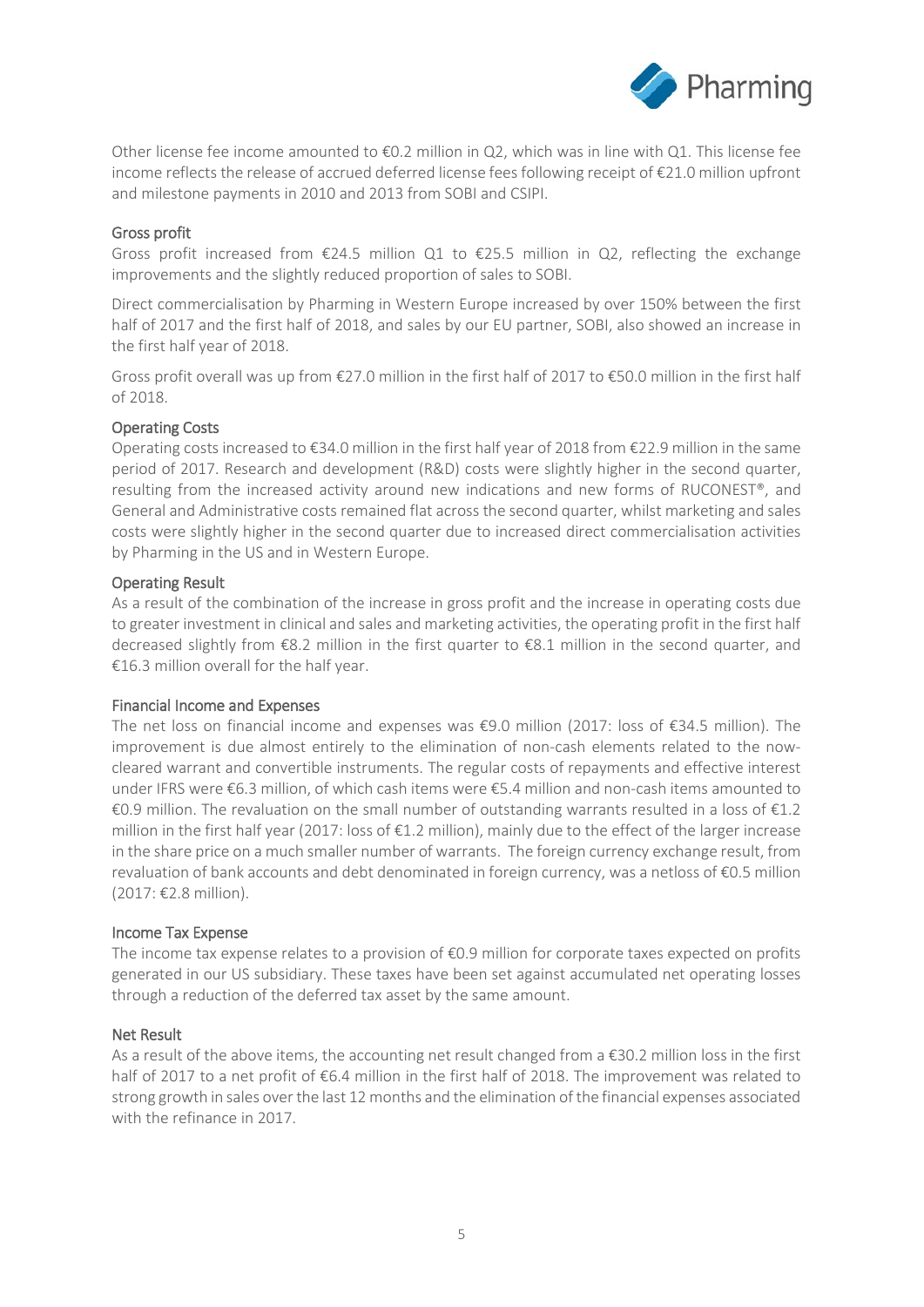

### Cash and Cash Equivalents

The total cash and cash equivalent position (including restricted cash) increased by  $\epsilon$ 6.9 million from €60.0 million at March 31, 2018 to €66.9 million at 30 June 2018 (and €25.2 million at the end of June 2017). The increase in cash is consistent with the underlying growth in product sales. From Q3 onwards, Pharming will be making quarterly repayments of its outstanding debt facility to Orbimed and so we expect cash to decrease slowly over the rest of the year.

### Equity

The company's equity position increased to €40.7 million at the end of June 2018 (30 June 2017: €18.8 million), with the increase due to exercises of options and warrants as well as the net result. Since the last reporting date of 31 December2017, the company has issued a total of 27.7 million shares in connection with a number of exercises of options and warrants. The exercises resulted in total cash receipts of €6.9 million.

The number of issued shares as at 26 July 2018 is 610,411,871. The fully diluted number of shares as at 26 July 2018 is 657,296,716.

### Performance of Pharming Shares

During the first half year, the Pharming stock price fluctuated around an average price of  $\epsilon$ 1.33 per share. The half year-end price was €1.40 (30 June 2017: €0.31), with a high of €1.62 in January and a low of €1.15 in April 2018.

### **Outlook**

For the remainder of 2018, the company expects:

- Continued growth in revenues from sales of RUCONEST<sup>®</sup>, mainly driven by the US operations
- Achievement of additional positive quarterly (operating and net) results throughout the remainder of the year
- Continued investment in the production of RUCONEST® in order to ensure continuity of supply to the growing markets in the US, Europe and the rest of the world
- Investment in RUCONEST<sup>®</sup> in prophylaxis of HAE (following approval) and in the development of new intramuscular and subcutaneous versions of RUCONEST®
- Investment in clinical trial development for RUCONEST® in other indications where the drug's unique properties may help solve large unmet medical needs.
- Continued investment in our pipeline programs in Pompe disease and Fabry's disease
- We will look to acquire additional development opportunities and assets as they occur
- Increasing marketing activity where profitable for Pharming

We will continue to support patients in all territories, as we continue to believe that RUCONEST® represents a fast, effective, reliable and safe therapy option for HAE patients. No further financial guidance for 2018 is provided.

### The Board of Management

Sijmen de Vries, CEO Bruno Giannetti, COO Robin Wright, CFO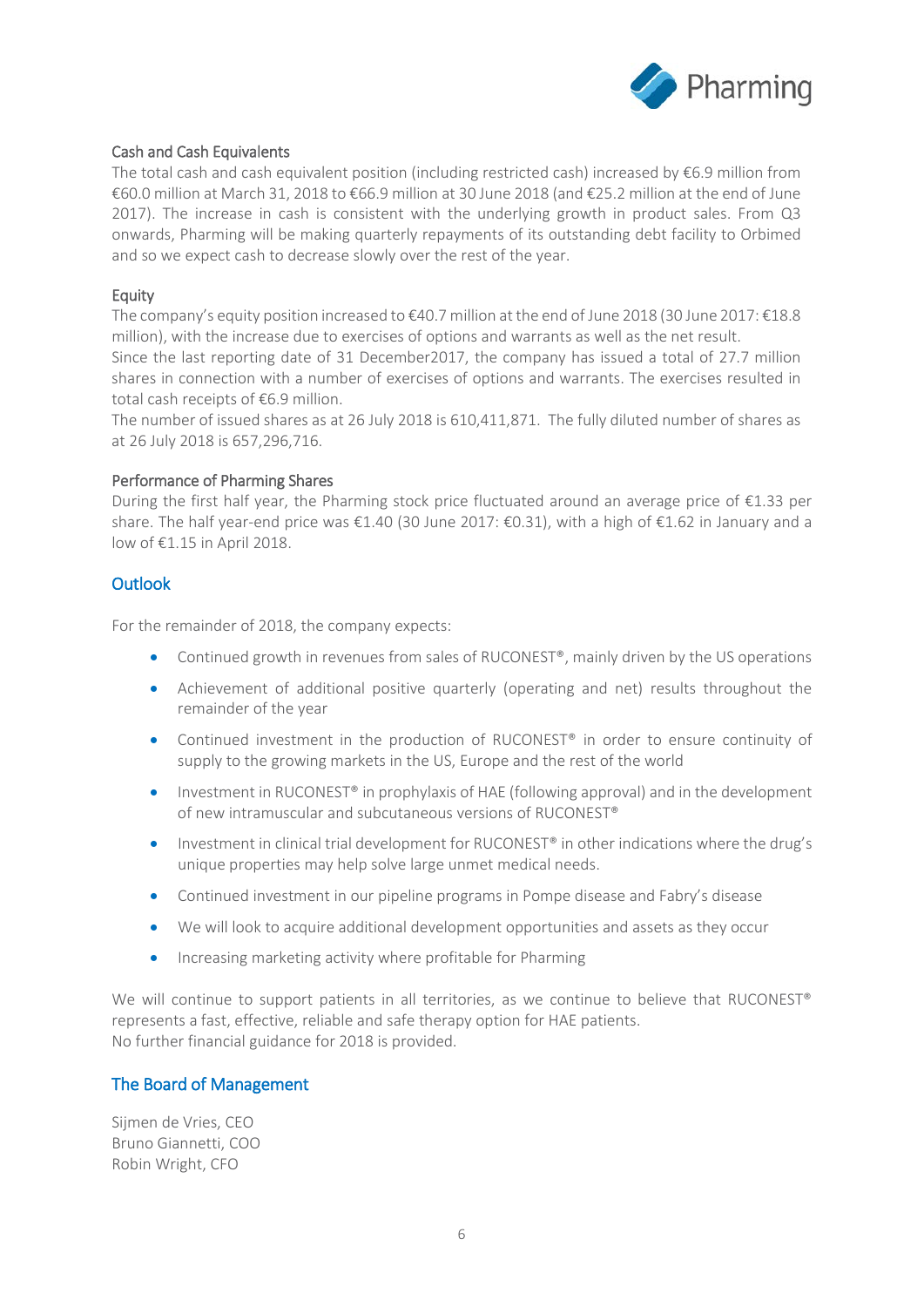

## About Pharming Group N.V.

Pharming is a specialty pharmaceutical company developing innovative products for the safe, effective treatment of rare diseases and unmet medical needs. Pharming's lead product, RUCONEST® (conestat alfa) is a recombinant human C1 esterase inhibitor approved for the treatment of acute Hereditary Angioedema ("HAE") attacks in patients in Europe, the US, Israel and South Korea. The product is available on a named-patient basis in other territories where it has not yet obtained marketing authorization.

RUCONEST® is distributed by Pharming in Austria, France, Germany, Luxembourg, the Netherlands, the United Kingdom and the United States of America. Pharming holds commercialisation rights in Algeria, Andorra, Bahrain, Belgium, Ireland, Jordan, Kuwait, Lebanon, Morocco, Oman, Portugal, Qatar, Syria, Spain, Switzerland, Tunisia, United Arab Emirates and Yemen. In some of these countries distribution is made in association with the HAEi Global Access Program (GAP).

RUCONEST® is distributed by Swedish Orphan Biovitrum AB (publ) (SS: SOBI) in the other EU countries, and in Azerbaijan, Belarus, Georgia, Iceland, Kazakhstan, Liechtenstein, Norway, Russia, Serbia and Ukraine.

RUCONEST® is distributed in Argentina, Colombia, Costa Rica, the Dominican Republic, Panama, and Venezuela by Cytobioteck, in South Korea by HyupJin Corporation and in Israel by Kamada.

RUCONEST<sup>®</sup> is also being examined for approval for the treatment of HAE in young children (2-13 years of age) and evaluated for various additional follow-on indications.

Pharming's technology platform includes a unique, GMP-compliant, validated process for the production of pure recombinant human proteins that has proven capable of producing industrial quantities of high quality recombinant human proteins in a more economical and less immunogenetic way compared with current cell-line based methods. Leads for enzyme replacement therapy ("ERT") for Pompe and Fabry's diseases are being optimized at present, with additional programs not involving ERT also being explored at an early stage at present.

Pharming has a long-term partnership with the China State Institute of Pharmaceutical Industry ("CSIPI"), a Sinopharm company, for joint global development of new products, starting with recombinant human Factor VIII for the treatment of Haemophilia A. Pre-clinical development and manufacturing will take place to global standards at CSIPI and are funded by CSIPI. Clinical development will be shared between the partners with each partner taking the costs for their territories under the partnership.

Additional information is available on the Pharming website: www.pharming.com

### Forward-looking Statements

*This press release of Pharming Group N.V. and its subsidiaries ("Pharming", the "Company" or the "Group") may contain forward-looking statements including without limitation those regarding Pharming's financial projections, market expectations, developments, partnerships, plans, strategies and capital expenditures.*

*The Company cautions that such forward-looking statements may involve certain risks and uncertainties, and actual results may differ. Risks and uncertainties include without limitation the effect of competitive, political and economic factors, legal claims, the Company's ability to protect intellectual property, fluctuations in exchange and interest rates, changes in taxation laws or rates, changes in legislation or accountancy practices and the Company's ability to identify, develop and successfully commercialise new products, markets or technologies.*

*As a result, the Company's actual performance, position and financial results and statements may differ materially from the plans, goals and expectations set forth in such forward-looking statements. The Company assumes no obligation to update any forward-looking statements or information, which should be taken as of their respective dates of issue, unless required by laws or regulations.*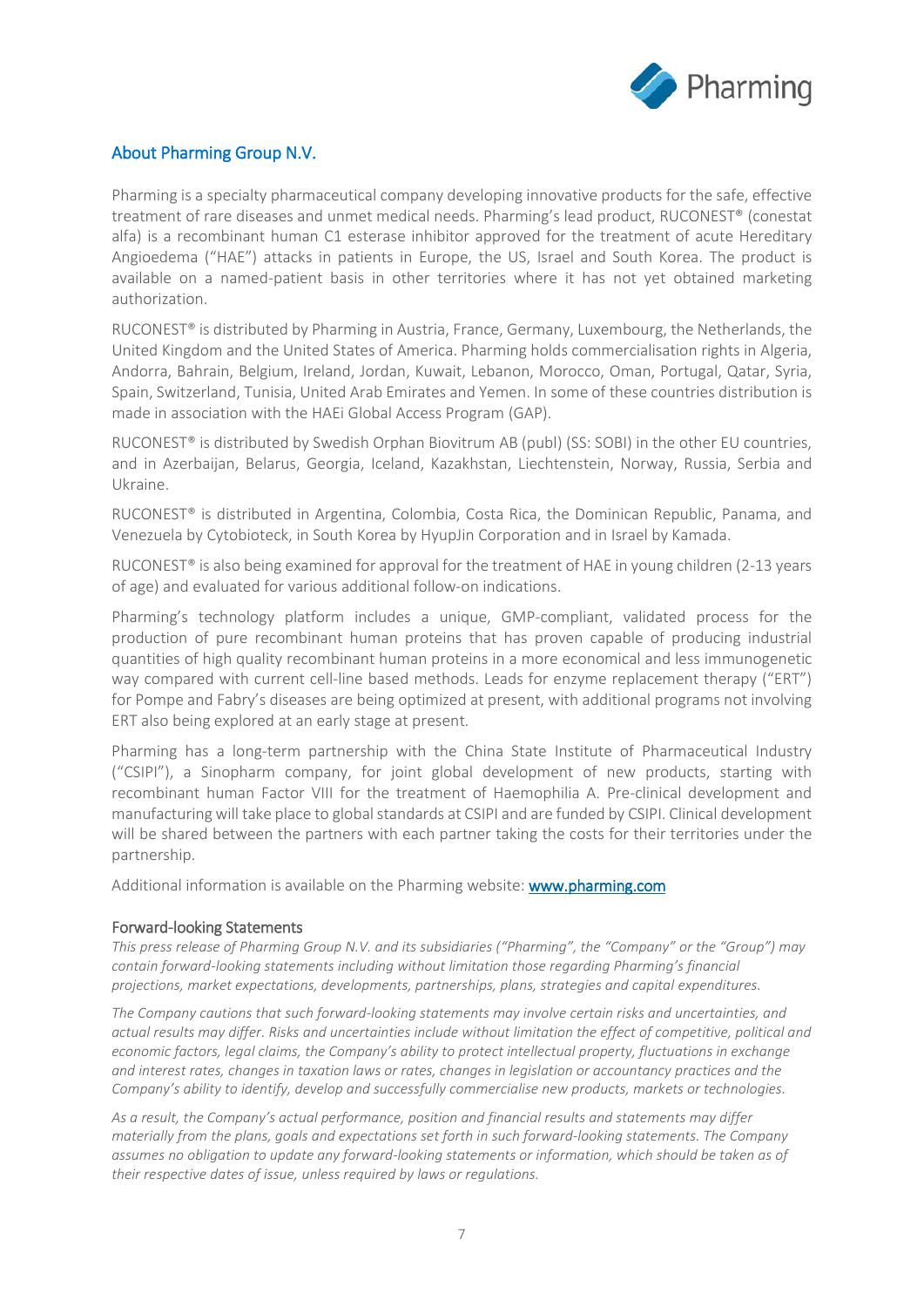

### For further public information, contact

Sijmen de Vries, CEO: T: +31 71 524 7400 Robin Wright, CFO: T: +31 71 524 7432

*FTI Consulting* Julia Phillips/ Victoria Foster Mitchell, T: +44 203 727 1136

*LifeSpring Life Sciences Communication, Amsterdam, The Netherlands* Leon Melens, Tel: +31 6 53 81 64 27

### Conference call information

Today, Chief Executive Officer, Sijmen de Vries, and Chief Financial Officer, Robin Wright, will discuss the half year 2018 financial results with investors in a conference call at 13:00 CEDT/07:00 EDT. To participate, please call one of the following numbers 10 minutes prior to the call:

From the Netherlands: +31(0)20 709 5189 From the UK: +44 (0)33 3300 0804 From Belgium: +32 (0)2 403 5814 From France: +33 (0)1 70 75 07 11 From Switzerland: +41 (0)22 580 9034 From the US: +1 6319131422

For further international dial-in numbers: [http://events.arkadin.com/ev/docs/NE\\_W2\\_TF\\_Events\\_International\\_Access\\_List.pdf](http://events.arkadin.com/ev/docs/NE_W2_TF_Events_International_Access_List.pdf)

Conference Call PIN: 33609588#

Slides can be found at[: https://arkadin-event.webex.com/arkadin](https://arkadin-event.webex.com/arkadin-event/onstage/g.php?MTID=e7f59e4c1ddf177bc2b517980bb8c018c)[event/onstage/g.php?MTID=e7f59e4c1ddf177bc2b517980bb8c018c](https://arkadin-event.webex.com/arkadin-event/onstage/g.php?MTID=e7f59e4c1ddf177bc2b517980bb8c018c)

Presentation Password: 301238552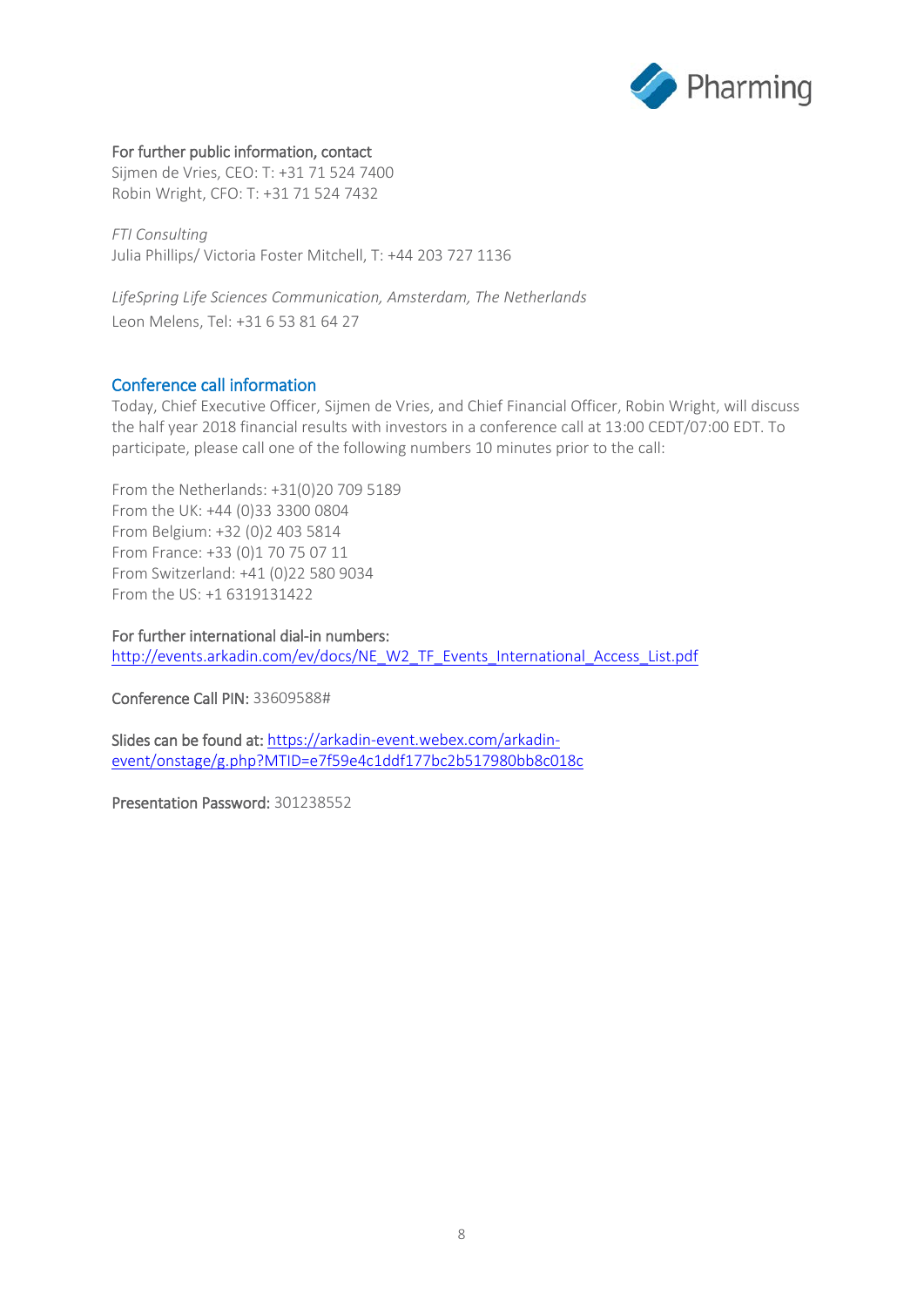

### Pharming Group N.V.

## Consolidated Interim Financial Statements (Unaudited) For the first six months ended 30 June 2018

Consolidated statement of income

Consolidated statement of comprehensive income

Consolidated balance sheet

Consolidated statement of cash flows

Consolidated statement of changes in equity

Notes to the consolidated interim financial statements

### **Appendix: Main Financial Statements reported in US dollars**

### (This appendix is not part of the Consolidated Interim Financial Statements)

Consolidated statement of income in US Dollar (unaudited) Consolidated balance sheet in US Dollar (unaudited)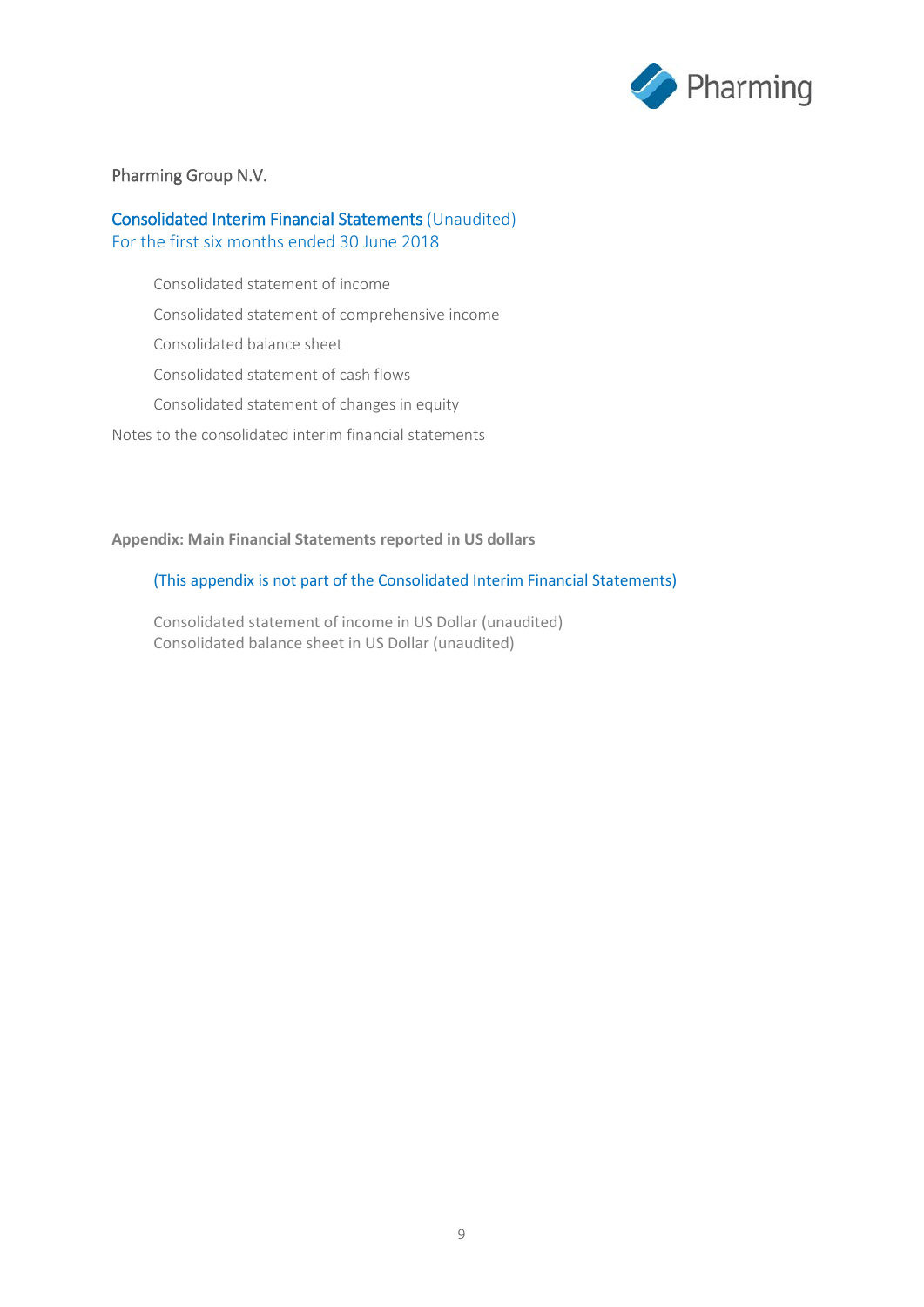

## Consolidated Statement of Income

For the first six months ended 30 June

| Amounts in €'000, except per share data           | <b>Notes</b>   | <b>HY 2018</b> | HY 2017   |
|---------------------------------------------------|----------------|----------------|-----------|
|                                                   |                |                |           |
| Product sales                                     |                | 59,051         | 30,109    |
| License fees                                      |                | 403            | 536       |
| <b>Revenues</b>                                   | 6              | 59,454         | 30,645    |
|                                                   |                |                |           |
| Costs of sales                                    | 7              | (9, 473)       | (3,657)   |
|                                                   |                |                |           |
| <b>Gross profit</b>                               |                | 49,981         | 26,988    |
|                                                   |                |                |           |
| Other income                                      |                | 300            | 167       |
|                                                   |                |                |           |
| Research and development                          |                | (12, 013)      | (9, 154)  |
| General and administrative                        |                | (5, 242)       | (2,628)   |
| Marketing and sales                               |                | (16, 736)      | (11, 140) |
| Costs                                             | $\overline{7}$ | (33,991)       | (22, 922) |
|                                                   |                |                |           |
| <b>Operating result</b>                           |                | 16,290         | 4,233     |
|                                                   |                |                |           |
| Fair value gain (loss) on revaluation derivatives |                | (1,218)        | (1, 225)  |
| Other financial income and expenses               | 4,8            | (7, 785)       | (33, 226) |
| Financial income and expenses                     |                | (9,003)        | (34, 451) |
|                                                   |                |                |           |
| Result before income tax                          |                | 7,287          | (30, 218) |
| Income tax expense                                |                | (932)          |           |
|                                                   |                |                |           |
| Net result for the period                         |                | 6,355          | (30, 218) |
|                                                   |                |                |           |
| Attributable to:                                  |                |                |           |
| Owners of the parent                              |                | 6,355          | (30, 218) |
|                                                   |                |                |           |
| <b>Total net result</b>                           |                | 6,355          | (30, 218) |
|                                                   |                |                |           |
| Basic earnings per share $(\epsilon)$             | 14             | 0.0105         | (0.0635)  |
| Fully-diluted earnings per share $(\epsilon)$     |                | 0.0096         | n/a       |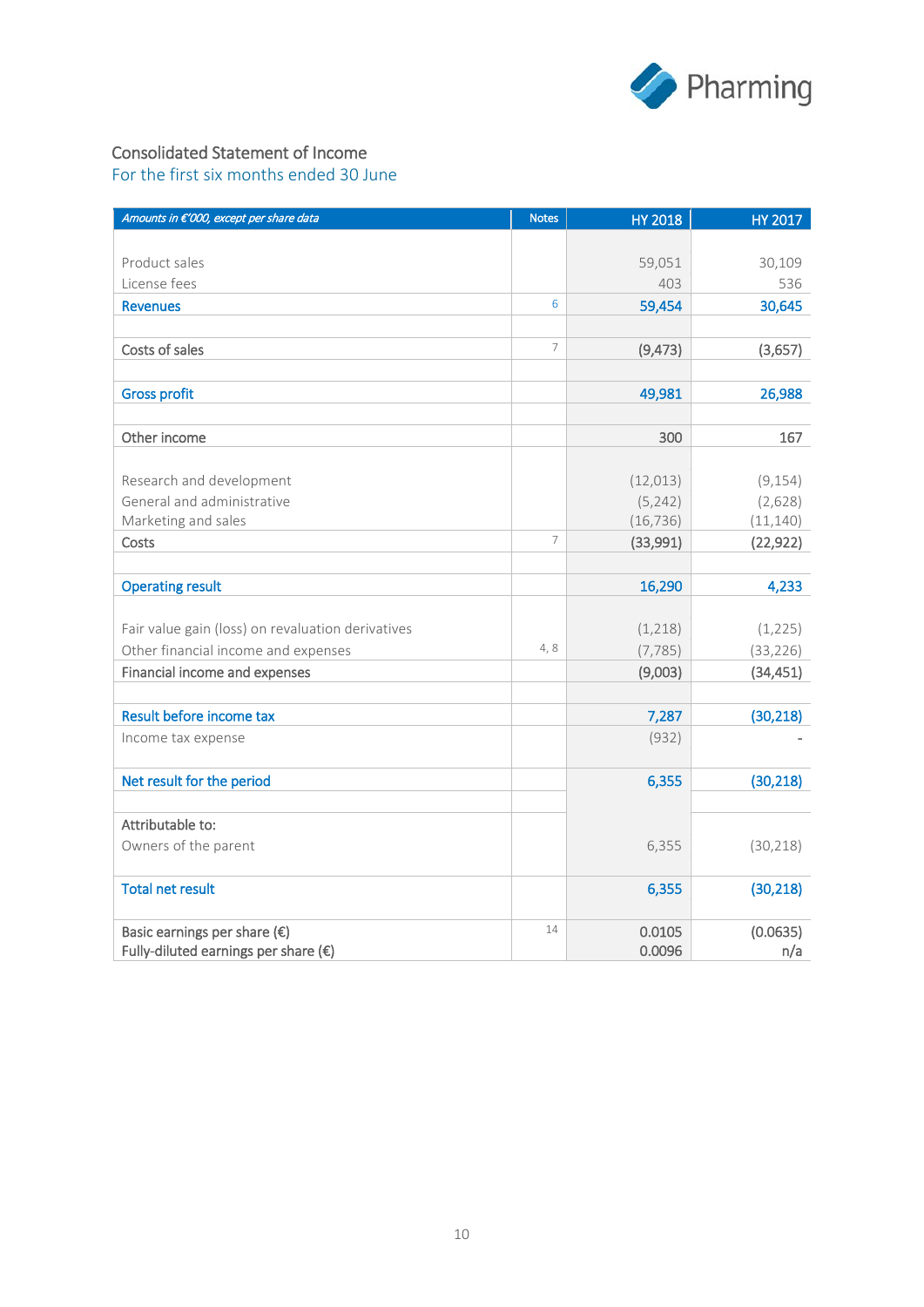

## Consolidated Statement of Comprehensive Income

For the first six months ended 30 June

| Amounts in $\epsilon'$ 000                                       | <b>Notes</b>   | <b>HY 2018</b> | <b>HY 2017</b> |
|------------------------------------------------------------------|----------------|----------------|----------------|
| Net result for the period                                        |                | 6,355          | (30,218)       |
| Currency translation differences                                 | $\overline{4}$ | (160)          | (672)          |
| Items that may be subsequently reclassified to profit or<br>loss |                | (160)          | (672)          |
| Other comprehensive income, net of tax                           |                | (160)          | (672)          |
| Total comprehensive income for the period                        |                | 6,195          | (30, 890)      |
| Attributable to:<br>Owners of the parent                         |                | 6,195          | (30,890)       |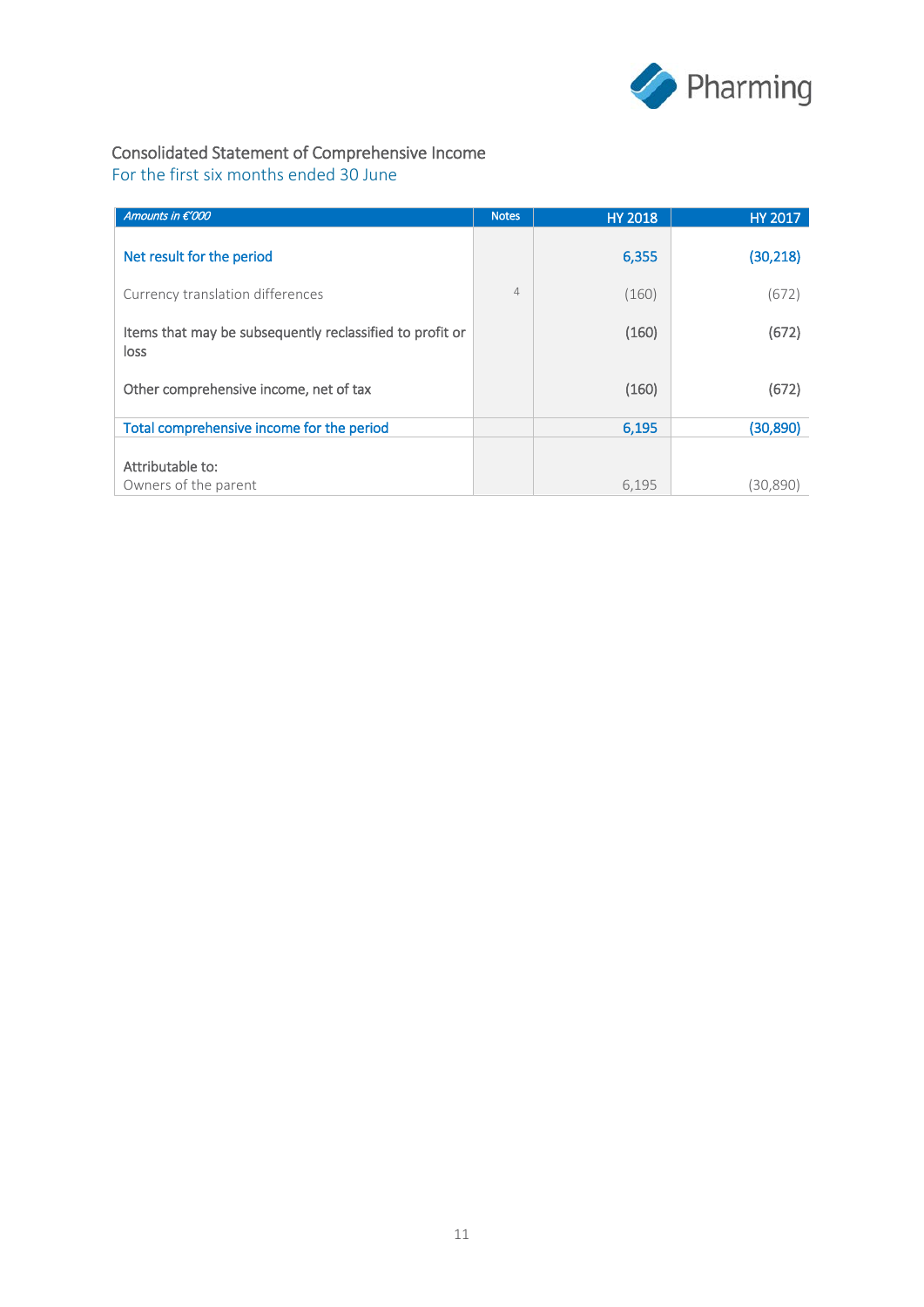

## Consolidated Balance Sheet

As at date shown

| Amounts in €'000                    | <b>Notes</b> | 30 June    | 31 December |
|-------------------------------------|--------------|------------|-------------|
|                                     |              | 2018       | 2017        |
| Intangible assets                   |              | 55,843     | 56,631      |
| Property, plant and equipment       |              | 8,291      | 8,234       |
| Long term prepayment                |              | 1,865      | 2,296       |
| Deferred tax asset                  |              | 8,526      | 9,442       |
| Restricted cash                     |              | 1,366      | 1,336       |
| Non-current assets                  |              | 75,891     | 77,939      |
| Inventories                         | 9            | 23,162     | 18,334      |
| Trade and other receivables         |              | 16,775     | 11,260      |
| Cash and cash equivalents           |              | 65,539     | 58,657      |
| <b>Current assets</b>               |              | 105,476    | 88,251      |
| <b>Total assets</b>                 |              | 181,367    | 166,190     |
|                                     |              |            |             |
| Share capital                       |              | 6,104      | 5,790       |
| Share premium                       |              | 387,760    | 370,220     |
| Legal reserves                      |              | (1,098)    | (938)       |
| Accumulated deficit                 |              | (352, 101) | (356, 270)  |
| Shareholders' equity                | 10           | 40,665     | 18,802      |
| Loans and borrowings                | 11           | 47,860     | 58,684      |
| Deferred license fees income        |              | 1,067      | 1,467       |
| Finance lease liabilities           |              | 247        | 390         |
| Other financial liabilities         |              | 27,155     | 28,319      |
| Non-current liabilities             |              | 76,329     | 88,860      |
| Loans and borrowings                | 11           | 35,174     | 21,962      |
| Deferred license fees income        |              | 800        | 804         |
| Derivative financial liabilities    | 12           | 1,382      | 8,301       |
| Trade and other payables            |              | 26,754     | 27,198      |
| Finance lease liabilities           |              | 263        | 263         |
| <b>Current liabilities</b>          |              | 64,373     | 58,528      |
| <b>Total equity and liabilities</b> |              | 181,367    | 166,190     |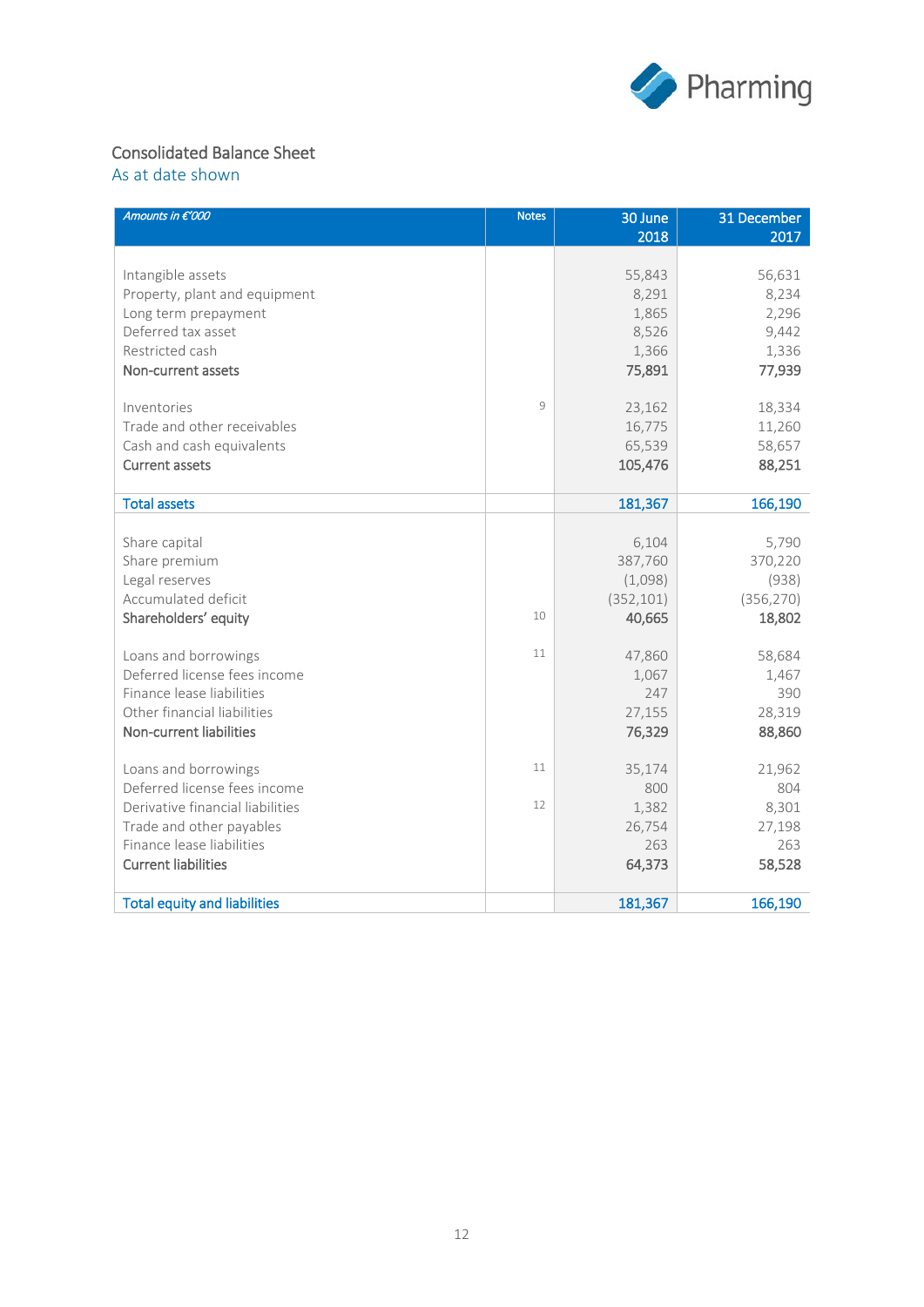

## Consolidated Statement of Cash Flows

For the first six months ended 30 June

| Amounts in €'000                                                   | <b>HY 2018</b> | HY 2017   |
|--------------------------------------------------------------------|----------------|-----------|
|                                                                    |                |           |
| <b>Operating result</b>                                            | 16,290         | 4,233     |
|                                                                    |                |           |
| Non-cash adjustments:                                              |                |           |
| Depreciation, amortization                                         | 1,903          | 1,689     |
| Accrued employee benefits                                          | 1,750          | 872       |
| Deferred license fees                                              | (403)          | (536)     |
| Operating cash flows before changes in working capital             | 19,540         | 6,258     |
|                                                                    |                |           |
| Changes in working capital:                                        |                |           |
| Inventories                                                        | (4,829)        | 468       |
| Trade and other receivables                                        | (5, 515)       | (6, 015)  |
| Payables and other current liabilities                             | (444)          | (1, 792)  |
| Total changes in working capital                                   | (10, 788)      | (7, 339)  |
| Changes in non-current assets, liabilities and equity              | 814            | (3, 109)  |
| Cash generated from (used in) operations before interest and taxes | 9,566          | (4, 190)  |
| Interest received                                                  |                |           |
|                                                                    |                |           |
| Net cash flows generated from (used in) operating activities       | 9,566          | (4, 190)  |
|                                                                    |                |           |
| Capital expenditure for property, plant and equipment              | (1,380)        | (1, 457)  |
| Investment intangible assets                                       | (634)          | (598)     |
| Net cash flows used in investing activities                        | (2,014)        | (2,055)   |
|                                                                    |                |           |
| Proceeds of loans and borrowings                                   |                | 89,139    |
| Payments of transaction fees and expenses                          |                | (16, 051) |
| Prepayments and interests on loans and borrowings                  | (7,622)        | (73, 399) |
| Proceeds of equity and warrants                                    | 6,907          | 284       |
| Net cash flows generated from (used in) financing activities       | (715)          | (27)      |
|                                                                    |                |           |
| Increase (decrease) of cash                                        | 6,837          | (6, 272)  |
| Exchange rate effects                                              | 75             | (620)     |
| Cash and cash equivalents at 1 January                             | 59,993         | 32,137    |
| Total cash and cash equivalents at 30 June                         | 66,905         | 25,245    |
|                                                                    |                |           |
| Of which restricted cash                                           | 1,366          | 248       |
| Cash and cash equivalents at 30 June                               | 65,539         | 24,997    |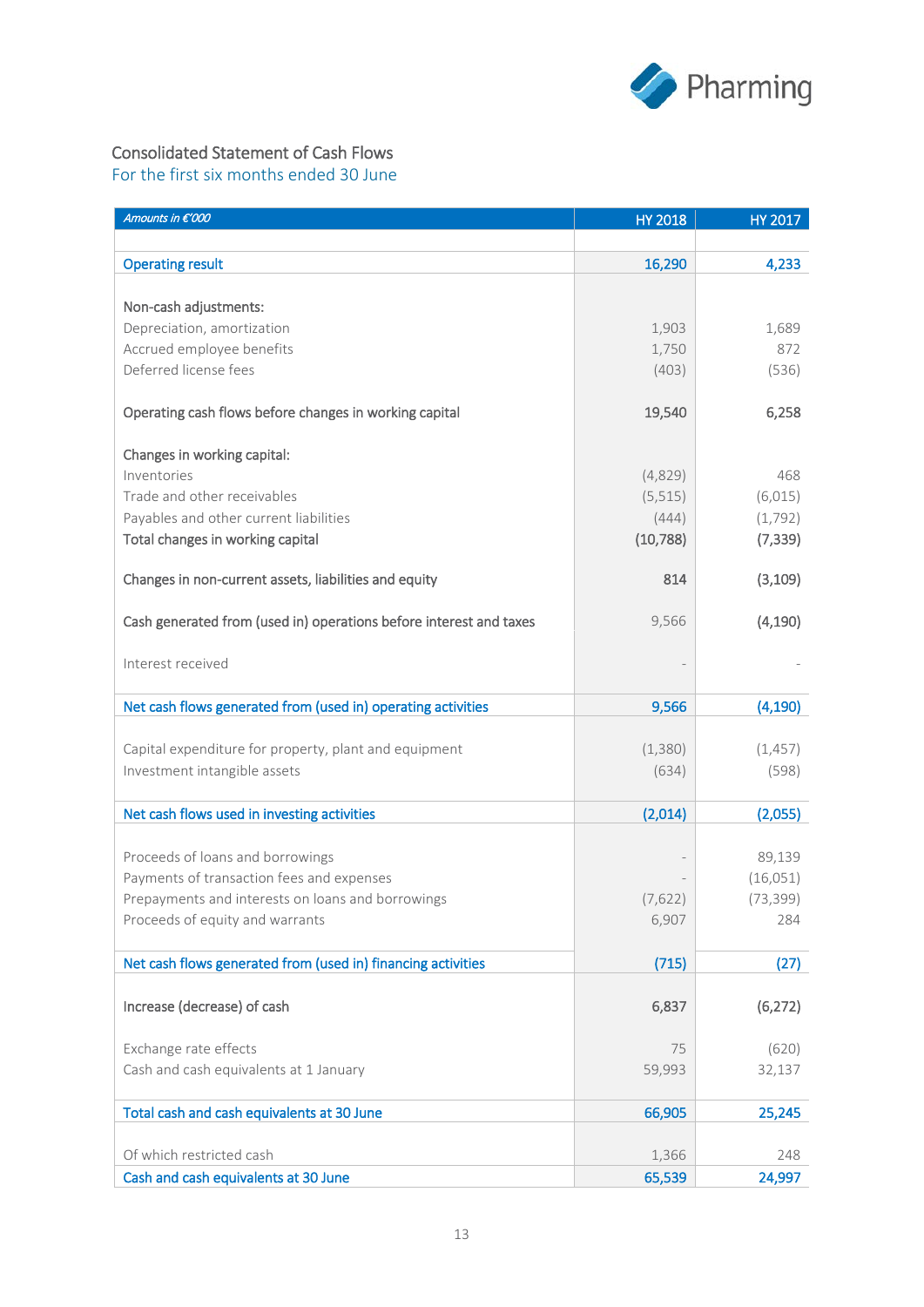

## Consolidated Statement of Changes in Equity

For the first six months ended 30 June

## Attributable to owners of the parent

| Amounts in €'000                           | <b>Notes</b> | Number of<br>shares | Share capital | <b>Share</b><br>Premium |
|--------------------------------------------|--------------|---------------------|---------------|-------------------------|
| Balance at 1 January 2017                  |              | 455,587,312         | 4,556         | 301,876                 |
| Result for the period                      |              |                     |               |                         |
| Other comprehensive income                 |              |                     |               |                         |
| Total comprehensive income                 |              |                     |               |                         |
| Share-based compensation                   |              |                     |               |                         |
| Bonuses settled in shares                  |              | 908,437             | $\circ$       | 246                     |
| Shares issued for cash/conversion of bonds |              | 26,432,796          | 264           | 7,306                   |
| Warrants exercised/ issued                 |              | 1,000,000           | 10            | 1,479                   |
| Options exercised                          |              |                     |               |                         |
| Total transactions with owners             |              |                     |               |                         |
| recognized directly in equity              |              | 28,341,233          | 283           | 9,031                   |
|                                            |              |                     |               |                         |
| Balance at 30 June 2017                    |              | 483,928,545         | 4,839         | 310,907                 |
|                                            |              |                     |               |                         |
| Balance at 1 January 2018                  |              | 579,014,891         | 5,790         | 370,220                 |
| Result for the period                      |              |                     |               |                         |
| Other comprehensive income                 |              |                     |               |                         |
| Total comprehensive income                 |              |                     |               |                         |
| Share-based compensation                   |              |                     |               |                         |
| Bonuses settled in shares                  |              | 961,114             | 10            | 354                     |
| Shares issued for cash/conversion of bonds |              | 2,746,476           | 27            | 753                     |
| Warrants exercised/issued                  |              | 10,348,502          | 103           | 3726                    |
| Options exercised                          |              | 17,340,079          | 173           | 12,707                  |
| Total transactions with owners,            |              |                     |               |                         |
| recognized directly in equity              |              | 31,396,171          | 314           | 17,540                  |
|                                            |              |                     |               |                         |
| Balance at 30 June 2018                    |              | 610,411,062         | 6,104         | 387,760                 |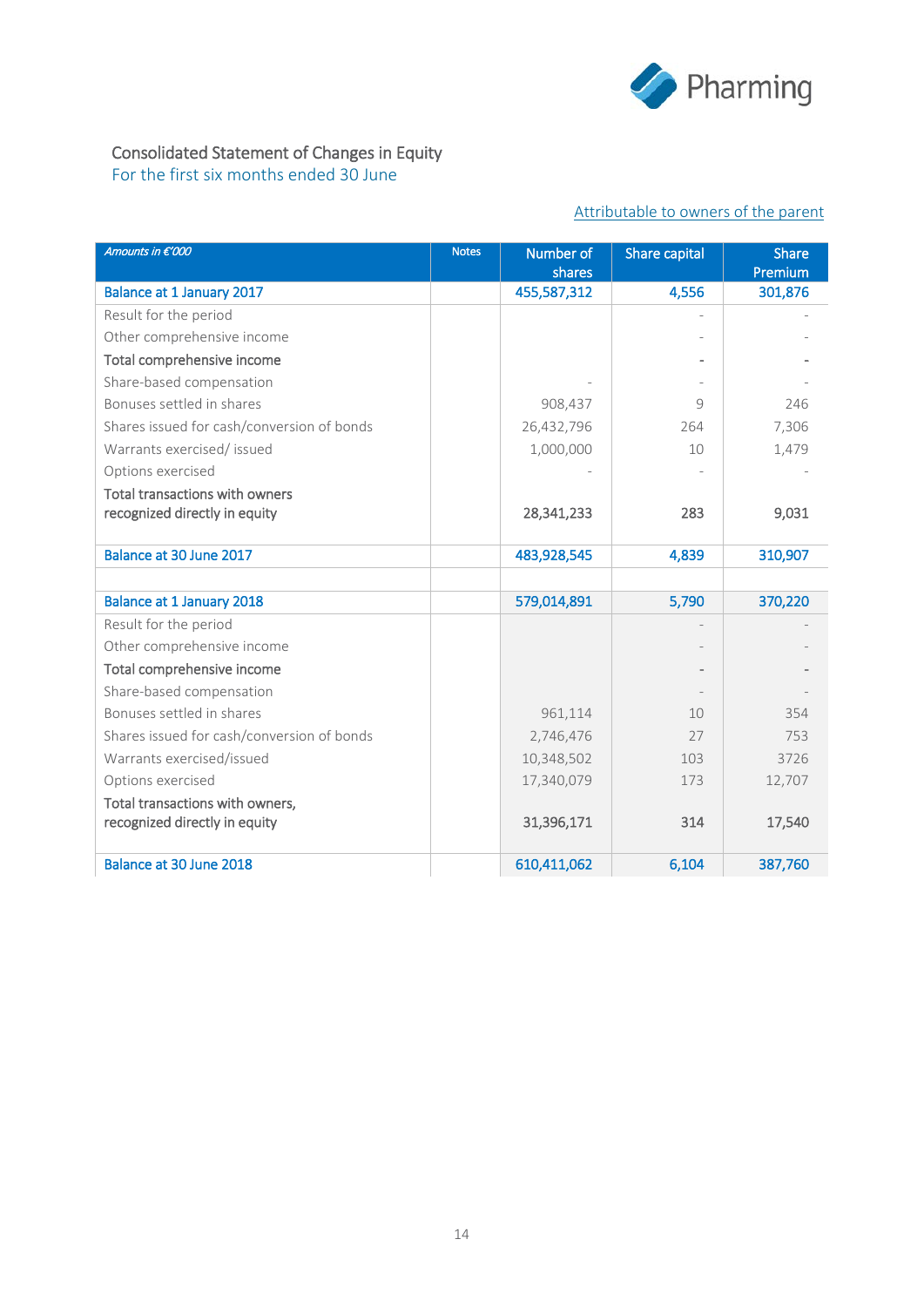

## Attributable to owners of the parent

| Amounts in €'000                           | <b>Notes</b> | Legal reserves           | Accumulated<br><b>Deficit</b> | <b>Total Equity</b> |
|--------------------------------------------|--------------|--------------------------|-------------------------------|---------------------|
| Balance at 1 January 2017                  |              | 60                       | (279, 025)                    | 27,467              |
| Result for the period                      |              |                          | (30, 218)                     | (30, 218)           |
| Other comprehensive income                 |              | (672)                    |                               | (672)               |
| Total comprehensive income                 |              | (672)                    | (30, 218)                     | (30, 890)           |
| Share-based compensation                   |              |                          | 873                           | 873                 |
| Bonuses settled in shares                  |              |                          |                               | 255                 |
| Shares issued for cash/conversion of bonds |              |                          |                               | 7,570               |
| Warrants exercised/ issued                 |              |                          |                               | 1,489               |
| Options exercised                          |              |                          |                               |                     |
| Total transactions with owners,            |              |                          |                               |                     |
| recognized directly in equity              |              | $\overline{\phantom{a}}$ | 873                           | 10,187              |
| Balance at 30 June 2017                    |              | (612)                    | (308, 370)                    | 6,764               |
|                                            |              |                          |                               |                     |
| <b>Balance at 1 January 2018</b>           |              | (938)                    | (356, 270)                    | 18,802              |
| Result for the period                      |              |                          | 6,355                         | 6,355               |
| Other comprehensive income                 |              | (160)                    |                               | (160)               |
| Total comprehensive income                 |              | (160)                    | 6,355                         | 6,195               |
| Share-based compensation                   |              |                          | 1,133                         | 1,133               |
| Bonuses settled in shares                  |              |                          |                               | 364                 |
| Shares issued for cash/conversion of bonds |              |                          |                               | 780                 |
| Warrants exercised/issued                  |              |                          |                               | 3,829               |
| Options exercised                          |              |                          | (3, 319)                      | 9,562               |
| Total transactions with owners,            |              |                          |                               |                     |
| recognized directly in equity              |              |                          | (2, 186)                      | 15,668              |
|                                            |              |                          |                               |                     |
| Balance at 30 June 2018                    |              | (1,098)                  | (352, 101)                    | 40,665              |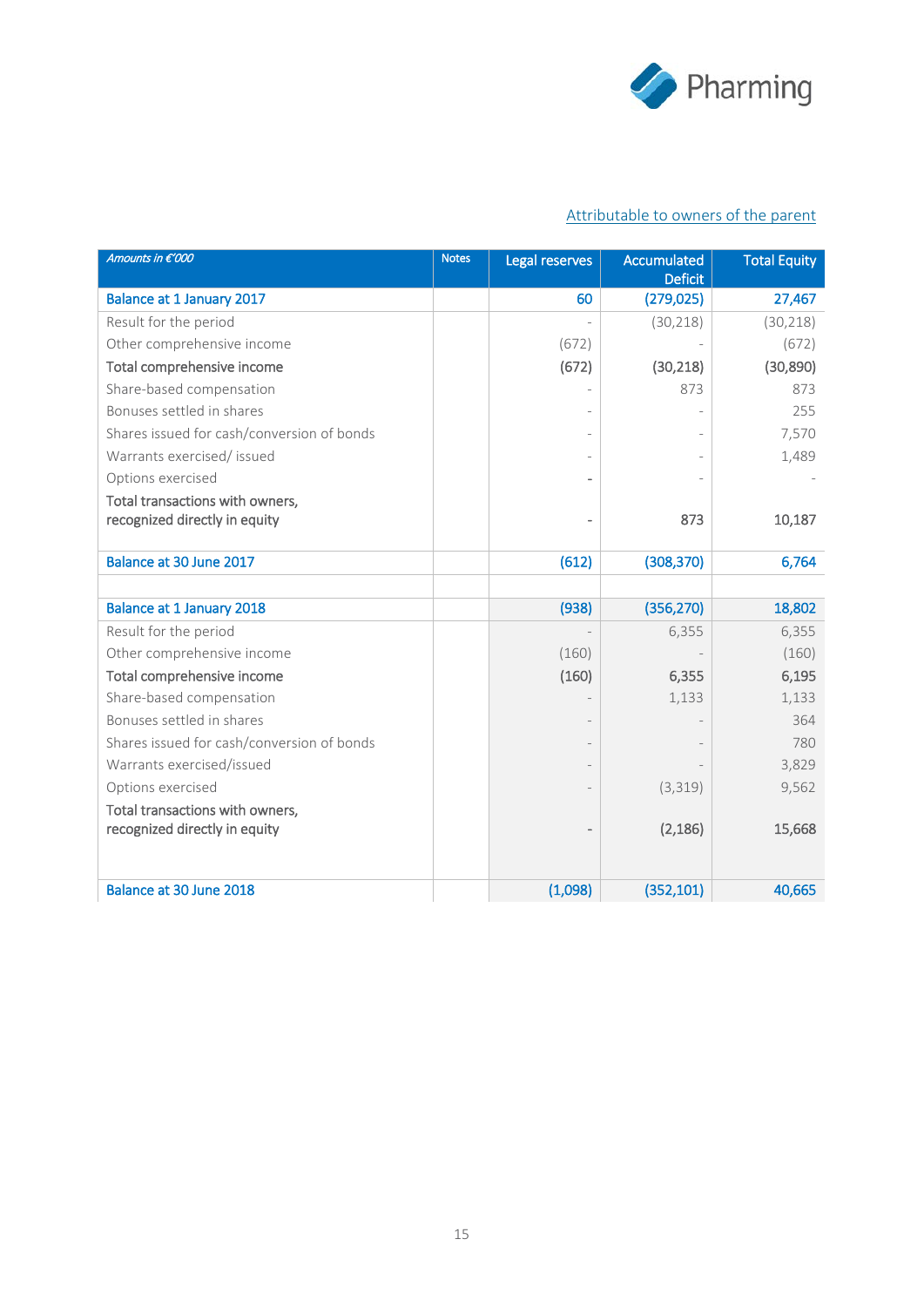

## Notes to the Consolidated Interim Financial Statements

For the first six months ended 30 June

### *1. Company information*

Pharming Group N.V. is a limited liability public company which is listed on Euronext Amsterdam (PHARM), with its headquarters and registered office located at:

Darwinweg 24 2333 CR Leiden The Netherlands

### *2. Basis of preparation*

The consolidated interim financial statements for the six-month ended 30 June 2018 have been prepared in accordance with IAS 34, 'Interim financial reporting'. The condensed interim financial statements should be read in conjunction with the annual financial statements for the year ended 31 December 2017, which have been prepared in accordance with International Financial Reporting Standards (IFRS) and IFRS Interpretations Committee (IFRS IC) interpretations applicable to companies reporting under IFRS as adopted by the European Union and valid as of the balance sheet date.

### *3. Accounting policies*

The Company has adopted the new IFRS 15 – Revenue from contracts with customers - as at January 1, 2018. The adoption of this new standard has no material impact on these interim financial statements. The Company also adopted the new IFRS 9 – Financial instruments – as at January 1, 2018. The adoption of this new standard has no material impact on these interim financial statements. Other accounting policies are consistent with those of the financial statements for the year ended 31 December 2017.

### *4. Estimates and judgements*

The preparation of interim financial statements in conformity with IFRS requires the use of certain critical accounting estimates. It also requires management to exercise its judgement in the process of applying the Company's accounting policies. In preparing these condensed interim financial statements, the significant judgements made by management in applying the Company's accounting policies were the same as those applied to the consolidated financial statements for the ended 31 December 2017 with one exception. The balance of the intercompany account between the parent and the US subsidiary Pharming Healthcare Inc. is now treated as a short-term cash balance in 2018, rather than informal capital as in previous years. Accordingly, any change in recorded value in the reporting currency will be taken as a gain or loss as the case may be to the income statement. This change reflects the fact that the company has moved to a normal transfer pricing mechanism in which this balance is short term in nature and not equity-like informal capital as in previous years. This impacts only the foreign exchange movement on net cash, as the large cash balances held in the US act as a natural hedge to movements in the recorded debt value due to movements in the exchange rate. In the first half year of 2018, a total amount of €1.6 million has been reported as a credit in the financial income and expenses, whereas in the first half year of 2017 a total amount of €2.0 million was reported as an expense in the currency translation differences under other comprehensive income for the period, because the balance was regarded at that time as informal capital and therefore not subject to foreign exchange movements. This policy will be applied consistently going forward.

### *5. Seasonality of operations*

Seasonality has no material impact on Company's interim financial statements.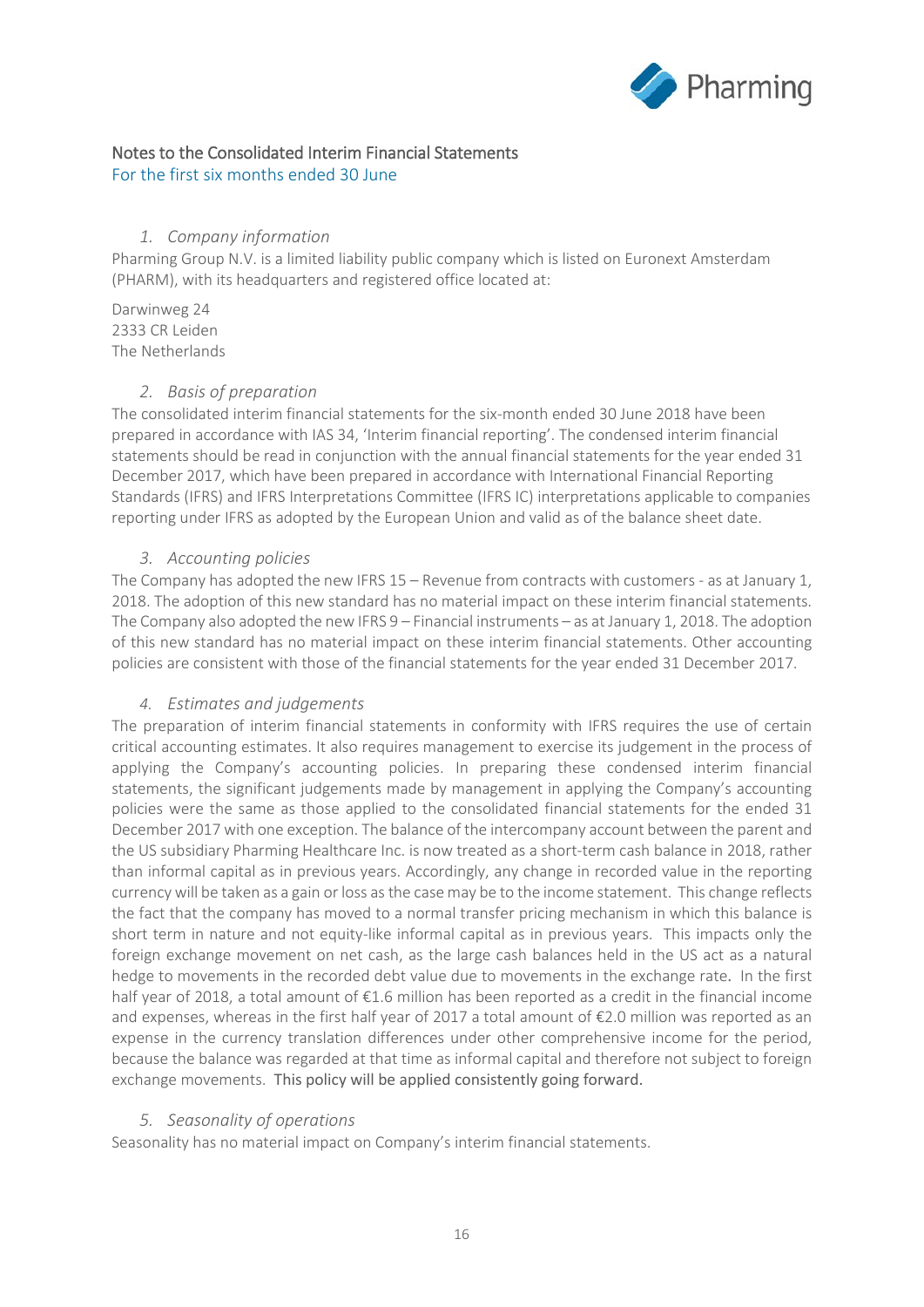

## 6. *Segment information*

The Board of Management is the chief operating decision-maker. The Board of Management considers the business from both a geographic and product perspective. From a product perspective, the Company's business is almost exclusively related to the recombinant human C1 esterase inhibitor business. From a geographic perspective, the Company is operating in the areas: the US, Europe and Rest of the world (RoW). The Board of Management primarily measures revenues to assess the performance of the operating areas. Costs and assets are not allocated to the geographic areas.

Total revenues and gross profit per geographic segment for the first half year:

| Amounts in $\epsilon$ '000 | <b>HY 2018</b> | <b>HY 2017</b> |
|----------------------------|----------------|----------------|
| Revenues:                  |                |                |
| US                         | 56,328         | 28,582         |
| Europe                     | 2,627          | 1,600          |
| RoW                        | 499            | 463            |
| <b>Total revenues</b>      | 59,454         | 30,645         |
|                            |                |                |
| Gross profit:              |                |                |
| <b>US</b>                  | 49,365         | 26,211         |
| Europe                     | 227            | 411            |
| RoW                        | 389            | 366            |
| <b>Total gross profit</b>  | 49,981         | 26,988         |

## *7. Expenses by nature*

Cost of product sales in the first half year of 2018 amounted to €9.5 million (HY 2017: €3.7 million). Inventory impairments amounted to an addition of €0.6 million in the first half of 2018 (2017: addition of €0.1 million). The impairment stems from the valuation of the inventories against lower net realizable value, related to reallocation of inventories to the different markets with different prices, based on sales forecasts by management and commercial partners, and clinical programmes.

Operating costs increased to €34.0 million (€33.7 million net of research credit grant income) from €22.9 million in the first half year of 2017. The increase is a result of the increased sales activities in the US, increased development costs for both our current product as the new pipeline, and increased cost for strengthening of supporting departments.

### *Employee benefits*

Employee benefits are charged to research and development costs, general and administrative costs or marketing and sales costs based on the nature of the services provided.

### *Depreciation and amortization charges*

| Amounts in $\epsilon$ '000          | <b>HY 2018</b> | HY 2017 |
|-------------------------------------|----------------|---------|
| Property, plant and equipment       | (480)          | 266)    |
| Intangible assets                   | (1.423)        | (1,423) |
| Total depreciation and amortization | (1,903)        | (1,689) |

The increase of depreciation charges of property, plant and equipment in the first half year of 2018 compared to 2017 mainly relates to the new milk production site in Schaijk (NL).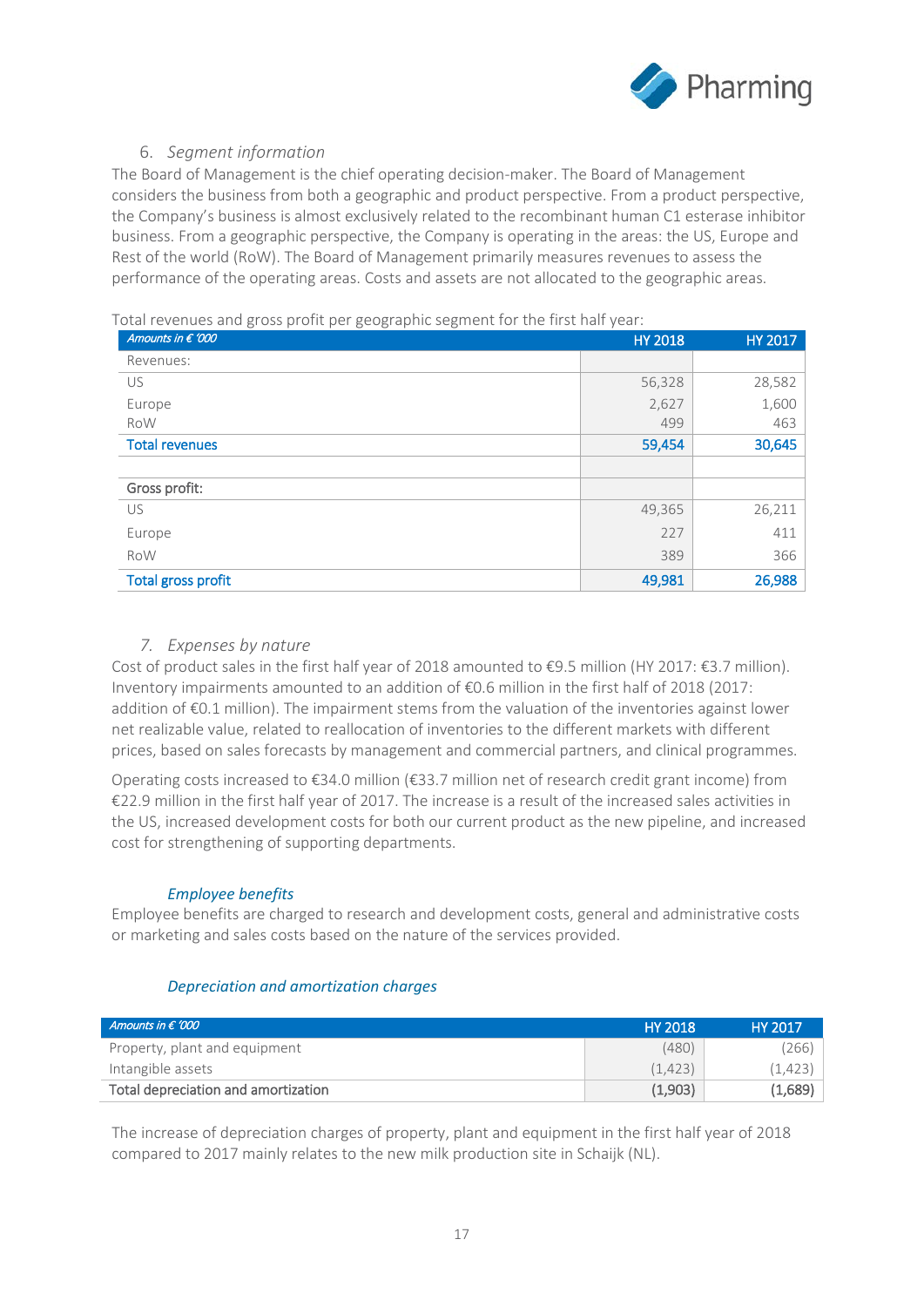

The amortization of the intangible assets mainly relates to the re-acquired US commercialization rights and are allocated to marketing and sales costs in the statement of income.

### *8. Financial expenses*

| Amounts in $\epsilon$ '000                | <b>HY 2018</b> | HY 2017   |
|-------------------------------------------|----------------|-----------|
| Interest income                           | 17             |           |
| Interest expenses                         | (31)           | (44)      |
| Foreign currency results                  | (510)          | 2,761     |
| Interest loans and borrowings             | (6,306)        | (12, 157) |
| Contingent consideration                  | 1,164          |           |
| Settlement fees and expenses              | (2, 119)       | (23,786)  |
| Total other financial income and expenses | (7, 785)       | (33,226)  |

The reduction of the financial expenses is mainly related to the elimination of the large adjustments required under IFRS in respect of the non-equity elements of the refinancing of the old loans and the amortizing bonds by the new loan from Orbimed.

### *9. Inventories*

Inventories include batches of RUCONEST® drug substance and product and skimmed milk available for production of RUCONEST®.

| Amounts in $\epsilon$ '000 | 30 June<br>2018 | 31 December<br>2017 |
|----------------------------|-----------------|---------------------|
| Finished goods             | 17,703          | 8,271               |
| Work in progress           | 3,847           | 6,334               |
| Raw materials              | 1,612           | 3,729               |
| Balance at end of period   | 23,162          | 18,334              |

The inventory valuation at 30 June 2018 is stated net of a provision for obsolescence of  $\epsilon$ 1.8 million (2017: €1.0 million) and €0.6 million (2017: €0.3 million) to write inventories down to their net realizable value.

Changes in the adjustment to net realizable value:

| Amounts in $\epsilon$ '000                          | Period to<br>30 June 2018 | Year to<br>31 December<br>2017 |
|-----------------------------------------------------|---------------------------|--------------------------------|
| Balance at 1 January                                | (336)                     | (642)                          |
| Reversal of (addition to) impairment for the period | (646)                     | 90                             |
| Related to costs of product sales                   | 345                       | 207                            |
| Related to operating costs                          | $\overline{\phantom{a}}$  | 9                              |
| Balance at end of period                            | (637)                     | (336)                          |

In 2018, the addition to the impairment of €0.6 million was based on adjusted sales forecasts. Cost of inventories included in the cost of product sales in the first half year 2018 amounted €9.5 million (2016: €3.7 million). The main portion of inventories at 30 June 2018 has expiration dates starting beyond 2019 and is expected to be sold or used before expiration.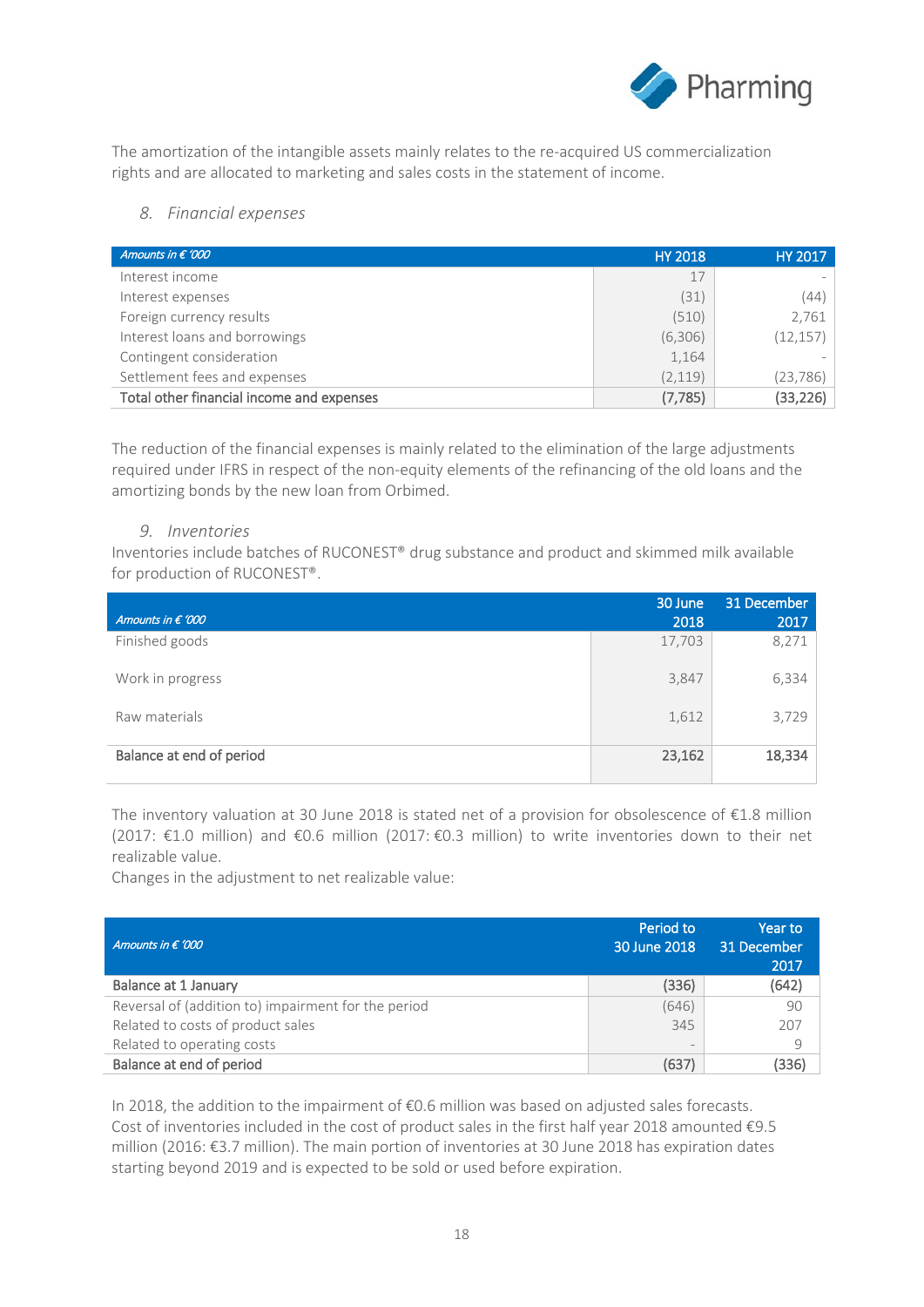

## *10. Equity*

The Company's authorised share capital amounts to €8.0 million and is divided into 800,000,000 ordinary shares with a nominal value of €0.01 each. All 610,411,062 shares outstanding at 30 June 2018 have been fully paid-up. Other reserves include those reserves related to currency translation, share-based compensation expenses and other equity-settled transactions. In the first half year of 2018 a total of 31,396,171 new shares have been issued resulting from bonusses settled in shares, conversion of a convertible bond and warrants, and the exercise of options.

Please refer to the Consolidated statement of changes in equity.

### *11. Loans and borrowings*

In 2017 the Company entered into a debt facility with Orbimed Royalty Opportunities II, LP of US\$100 million (€91.3 million) secured senior debt funding against 48 months promissory notes with interest of the sum of (i) the Applicable Margin of 11% plus (ii) the greater of (x) One-Month LIBOR and (y) 1.00%. Repayment of the loan will start in September 2018 in quarterly instalments. The Company has the option to prepay the loan before its maturity date. As further consideration for the facility, the lenders received a 4% warrant coverage (9,174,372 warrants) with a strike price of €0.455 representing the closing price of Pharming shares immediately prior to the closing date, plus a 2.5% commitment fee of the principal sum and an assignment fee on the maturity date of \$3.7 million. Other facility fees of €0.6 million have been deferred from the original loans. The warrants have been separated from the loan and recognised in Equity.

The Company, and its subsidiaries, have pledged all receivables, movable assets and intellectual property rights as security to the new lenders, in the same way as those assets were pledged to the original lenders.

In the first half year 2018 all 9,174,372 warrants have been exercised by the lender and have been converted into 6,315,235 ordinary shares.

|                                    | Period to    | Year to          |
|------------------------------------|--------------|------------------|
| Amounts in $\epsilon$ '000         | 30 June 2018 | 31 December 2017 |
| Carrying value initial recognition |              | 85,544           |
| Carrying value at 1 January 2018   | 79,812       |                  |
| Amortized costs                    | 6,286        | 7,406            |
| Interest paid                      | (5, 384)     | (5, 726)         |
| Revaluation loan                   | 2,320        | (7, 412)         |
| Carrying value at end of period    | 83,034       | 79,812           |
| -/- current portion                |              | (21, 451)        |
| Non-current portion                |              | 58,361           |

### Initial recognition and movements of the loan was as follows:

### Ordinary Convertible Bonds

All of the Ordinary Convertible Bonds issued in 2016 have now been converted or redeemed in accordance with their terms.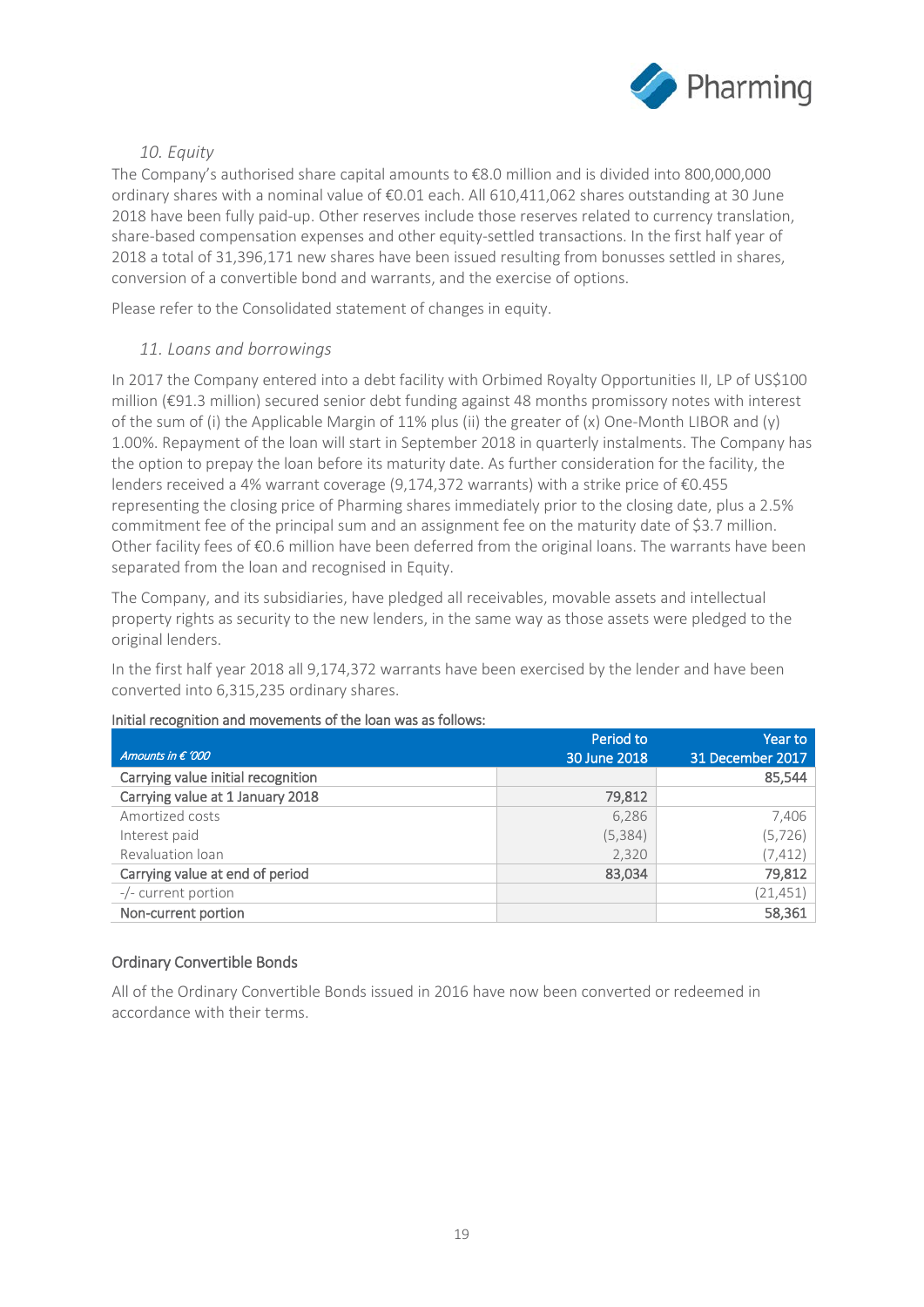

### Initial recognition and movements of the convertible bonds were as follows:

| Amounts in $\epsilon$ '000   | Period to<br>30 June 2018    | Year to<br>31 December 2017 |
|------------------------------|------------------------------|-----------------------------|
| Balance at 1 January         | 834                          | 5,333                       |
| Amortized costs              | 19                           | 1,251                       |
| Interest paid                | $\overline{\phantom{a}}$     | (860)                       |
| Adjustment net present value | 396                          | 6,402                       |
| Redemption/conversion        | (1, 249)                     | (11, 292)                   |
| Balance at end of period     | $\qquad \qquad \blacksquare$ | 834                         |
| -/- current portion          | $\qquad \qquad -$            | (511)                       |
| Non-current portion          | $\qquad \qquad \blacksquare$ | 323                         |

## *12. Derivative financial liabilities*

Derivative financial liabilities include conversion options embedded in borrowings and warrants issued in relation to the issue of equity and loans in 2013, 2015 and 2016. Derivative financial liabilities include the initial fair value of warrants as well as changes in the fair value of the warrants resulting from adjustments of their exercise prices.

In 2018 a total number of 4.9 million of warrants have been exercised out of the warrants with expiration date in 2021, with a total fair value of  $\epsilon$  4.6 million.

Also in 2018, the ordinary convertible bond issued in 2016 has been converted or redeemed in accordance with their terms. A total amount with a fair value of € 2.6 million has been converted.

### Movement of derivative financial liabilities can be summarized as follows:

| Amounts in $\epsilon$ '000            | Period to<br>30 June 2018 | Year to<br>31 December 2017 |
|---------------------------------------|---------------------------|-----------------------------|
| <b>Balance at 1 January</b>           | 8.301                     | 9.982                       |
| Reclassification from equity          |                           | 19,552                      |
| Fair value losses (gains) derivatives | 244                       | 40,284                      |
| Conversion into shares                | (7, 163)                  | (61, 517)                   |
| Balance at end of period              | 1,382                     | 8,301                       |

Fair value gains and losses on derivatives have been presented within financial income and expenses.

### *13. Commitments and contingencies*

There were no material changes to the commitments and contingent liabilities from those disclosed in Note 30 of the 2017 Annual Report.

### *14. Fully-diluted shares*

The total number of outstanding shares at 30 June 2018 was 610,411,062. The weighted average shares outstanding over the first half year were 605,667,099. The basic earnings per share, based on the weighted average, was  $\epsilon$  0.010 for the first half year 2018.

Since the reporting date, the company has issued 809 shares through the exercise of employee options. The number of issued shares as at 26 July 2018 is 610,411,871.

The composition of the number of shares and share rights outstanding as well as authorised share capital as at 30 June 2018 is provided in the following table.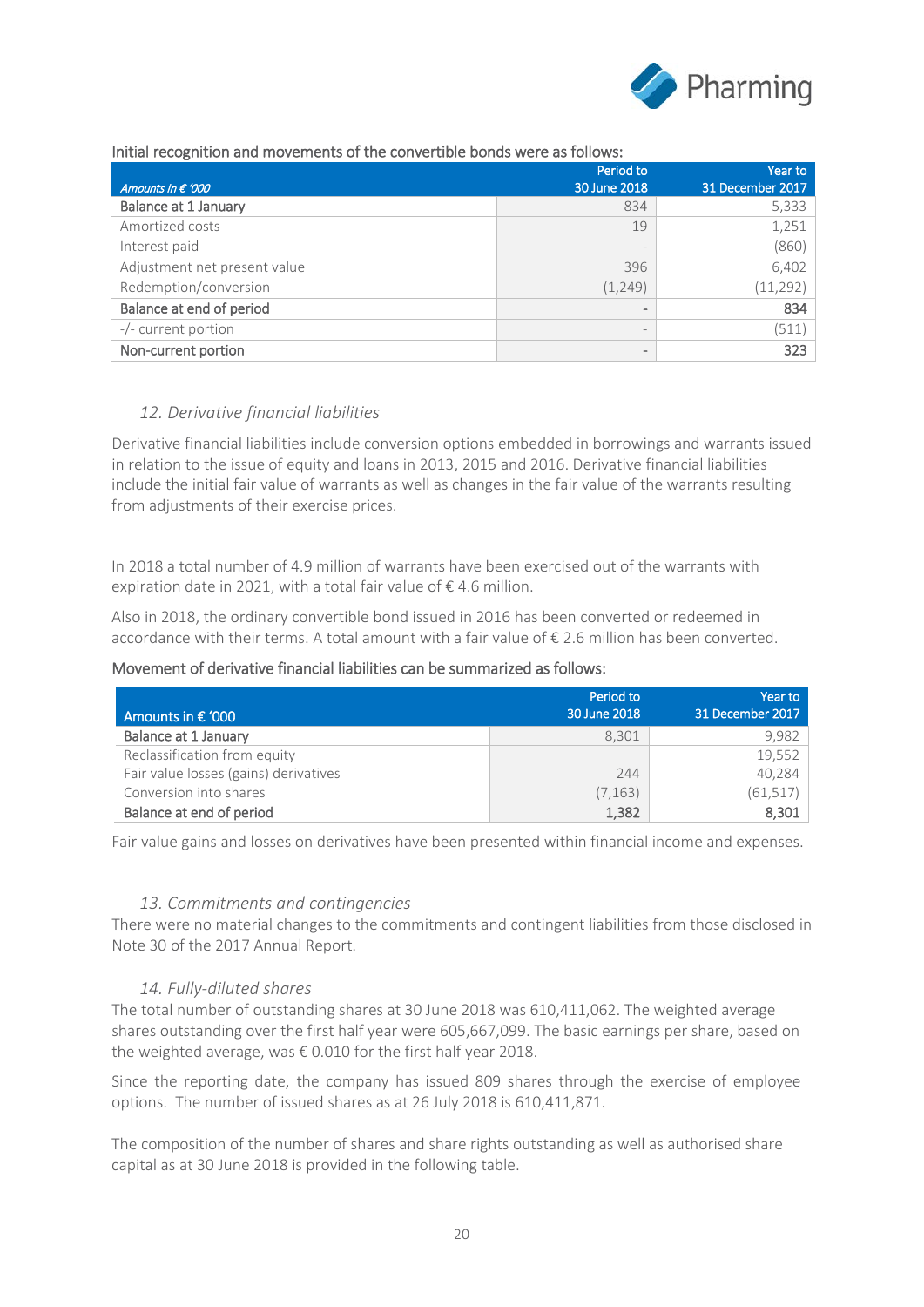

|                          | 31 December<br>2017 | <b>Shares</b><br>issued | <b>Shares</b><br>reserved | 30 June 2018 |
|--------------------------|---------------------|-------------------------|---------------------------|--------------|
| <b>Shares</b>            | 579,014,891         | 31,396,171              |                           | 610,411,062  |
| Warrants                 | 15,251,000          | (14, 028, 289)          |                           | 1,222,711    |
| Options                  | 54,901,629          | (17,052,550)            | (250,000)                 | 37,599,079   |
| Convertible bonds        | 2,746,476           | (2,746,476)             |                           |              |
| LTIP                     | 7,974,803           | (961, 114)              | 1,050,175                 | 8,063,864    |
| <b>Issued</b>            | 659,888,799         |                         |                           | 657,296,716  |
| Available for issue      | 140,111,201         |                         |                           | 142,703,284  |
| Authorised share capital | 800,000,000         |                         |                           | 800,000,000  |

The composition of the number of shares and share rights outstanding as well as authorised share capital as per the date of these interim financial statements is provided in the following table.

|                          | 30 June 2018 | <b>Shares</b><br>issued | <b>Shares</b><br>reserved | 26 July<br>2018 |
|--------------------------|--------------|-------------------------|---------------------------|-----------------|
| Shares                   | 610,411,062  | 809                     |                           | 610,411,871     |
| Warrants                 | 1,222,711    |                         |                           | 1,222,711       |
| Options                  | 37,599,079   |                         | (809)                     | 37,598,274      |
| LTIP                     | 8,063,864    |                         |                           | 8,063,864       |
| <b>Issued</b>            | 657,296,716  |                         |                           | 657,296,716     |
| Available for issue      | 142,703,284  |                         |                           | 142,703,284     |
| Authorised share capital | 800,000,000  |                         |                           | 800,000,000     |

*15. Events since the end of the reporting period*

There have been no significant changes or material events since the reporting date.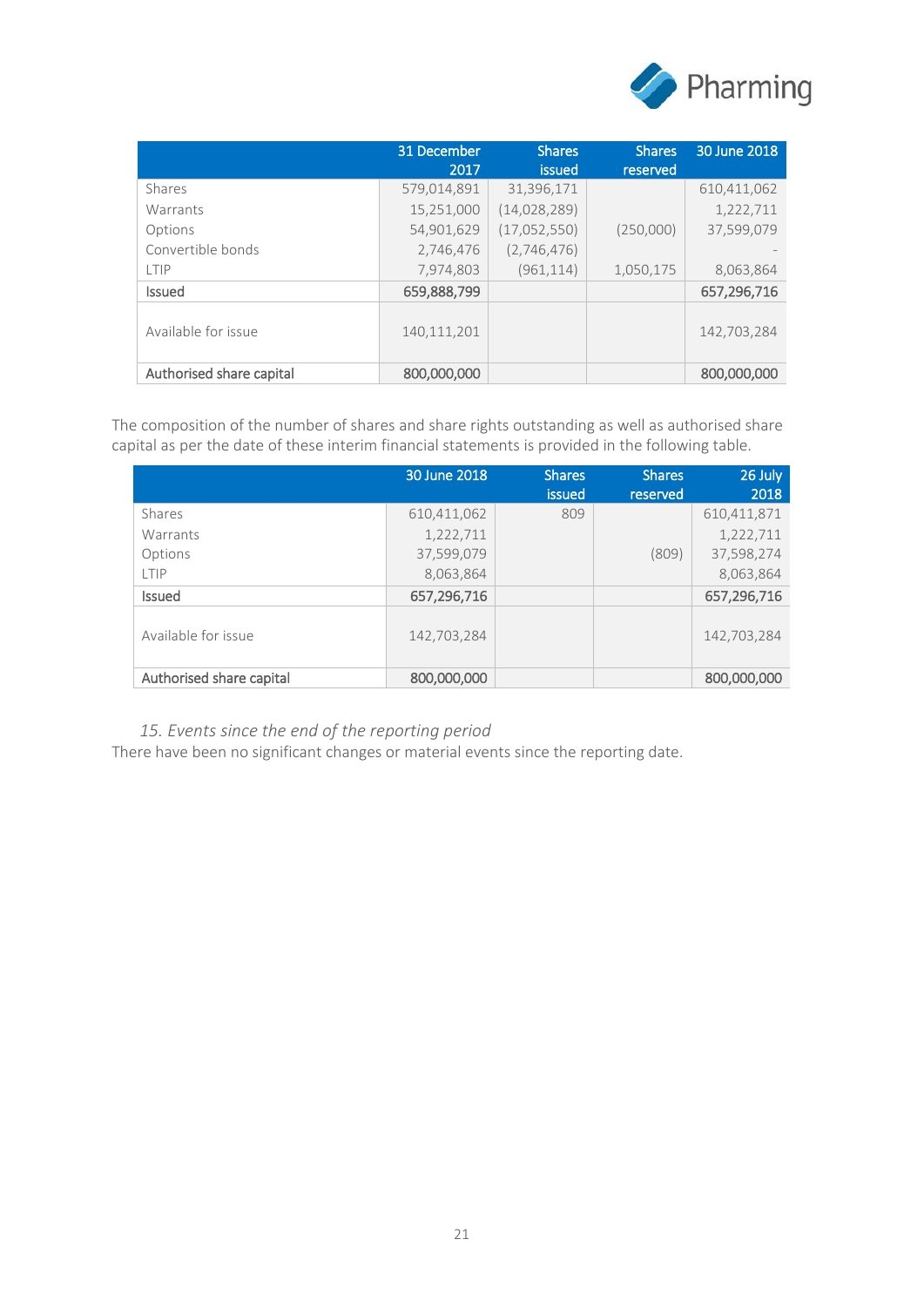

# Appendix: Main Financial Statements reported in US dollars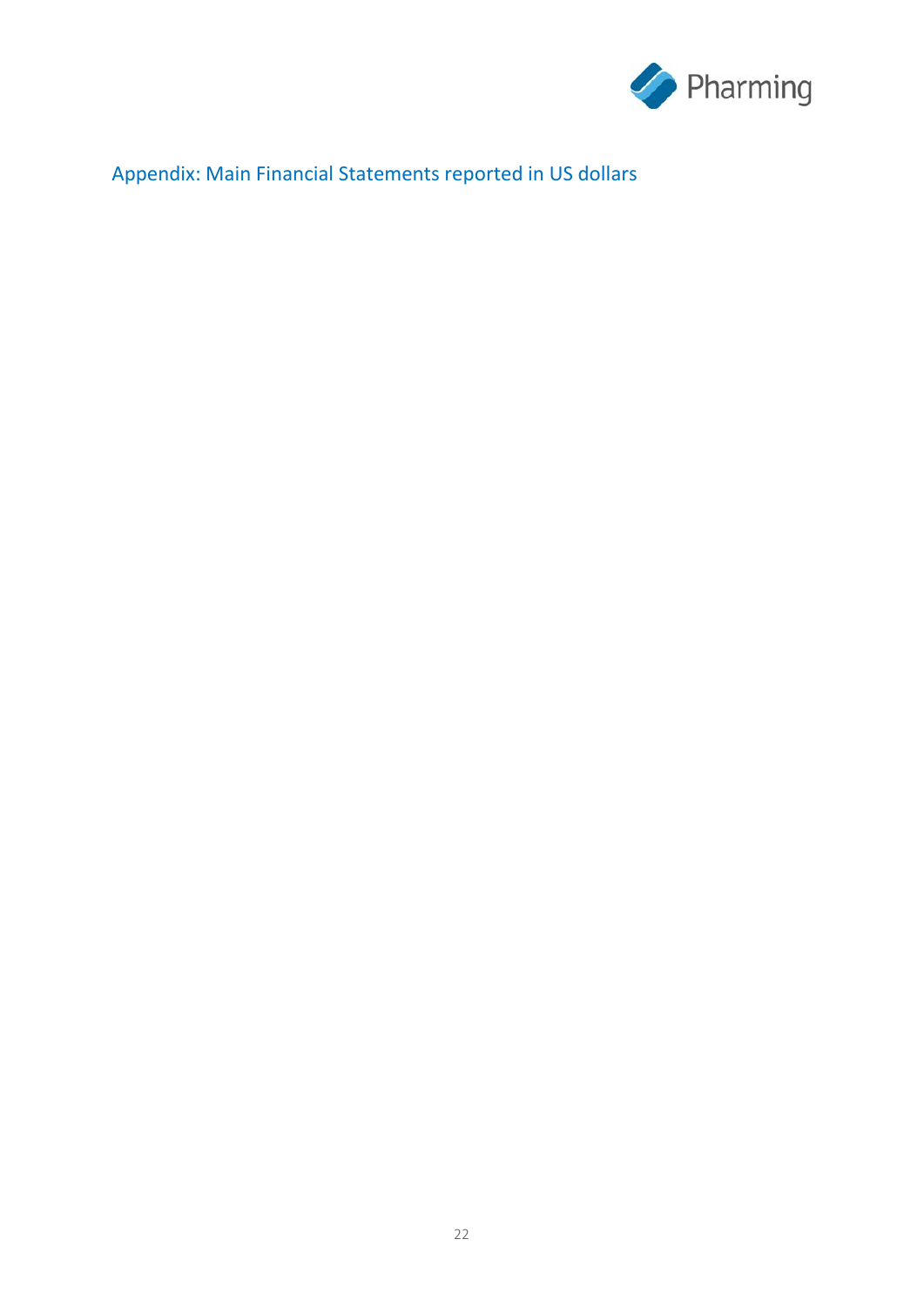

## Consolidated Statement of Income in US Dollars

For the first six months ended 30 June

| Amounts in \$'000, except per share data          | <b>HY 2018</b> | HY 2017   |
|---------------------------------------------------|----------------|-----------|
|                                                   |                |           |
| Product sales                                     | 71,459         | 32,662    |
| License fees                                      | 488            | 581       |
| <b>Revenues</b>                                   | 71,947         | 33,243    |
|                                                   |                |           |
| Costs of sales                                    | (11, 464)      | (3,967)   |
|                                                   |                |           |
| <b>Gross profit</b>                               | 60,483         | 29,276    |
|                                                   |                |           |
| Other income                                      | 362            | 182       |
|                                                   |                |           |
| Research and development                          | (14, 537)      | (9,930)   |
| General and administrative                        | (6, 343)       | (2,851)   |
| Marketing and sales                               | (20, 253)      | (12,085)  |
| Costs                                             | (41, 133)      | (24, 866) |
| <b>Operating result</b>                           | 19,712         | 4,592     |
|                                                   |                |           |
| Fair value gain (loss) on revaluation derivatives | (1,474)        | (1, 329)  |
| Other financial income and expenses               | (9, 711)       | (37, 706) |
| Financial income and expenses                     | (11, 185)      | (39,035)  |
| Result before income tax                          | 8,527          | (34, 443) |
| Income tax expense                                | (1, 128)       |           |
| Net result for the period                         | 7,399          | (34, 443) |
|                                                   |                |           |
| Attributable to:                                  |                |           |
| Owners of the parent                              | 7,399          | (34, 443) |
| <b>Total net result</b>                           | 7,399          | (34, 443) |
| Basic earnings per share (\$)                     | 0.012          | (0.072)   |
| Fully-diluted earnings per share (\$)             | 0.012          | n/a       |